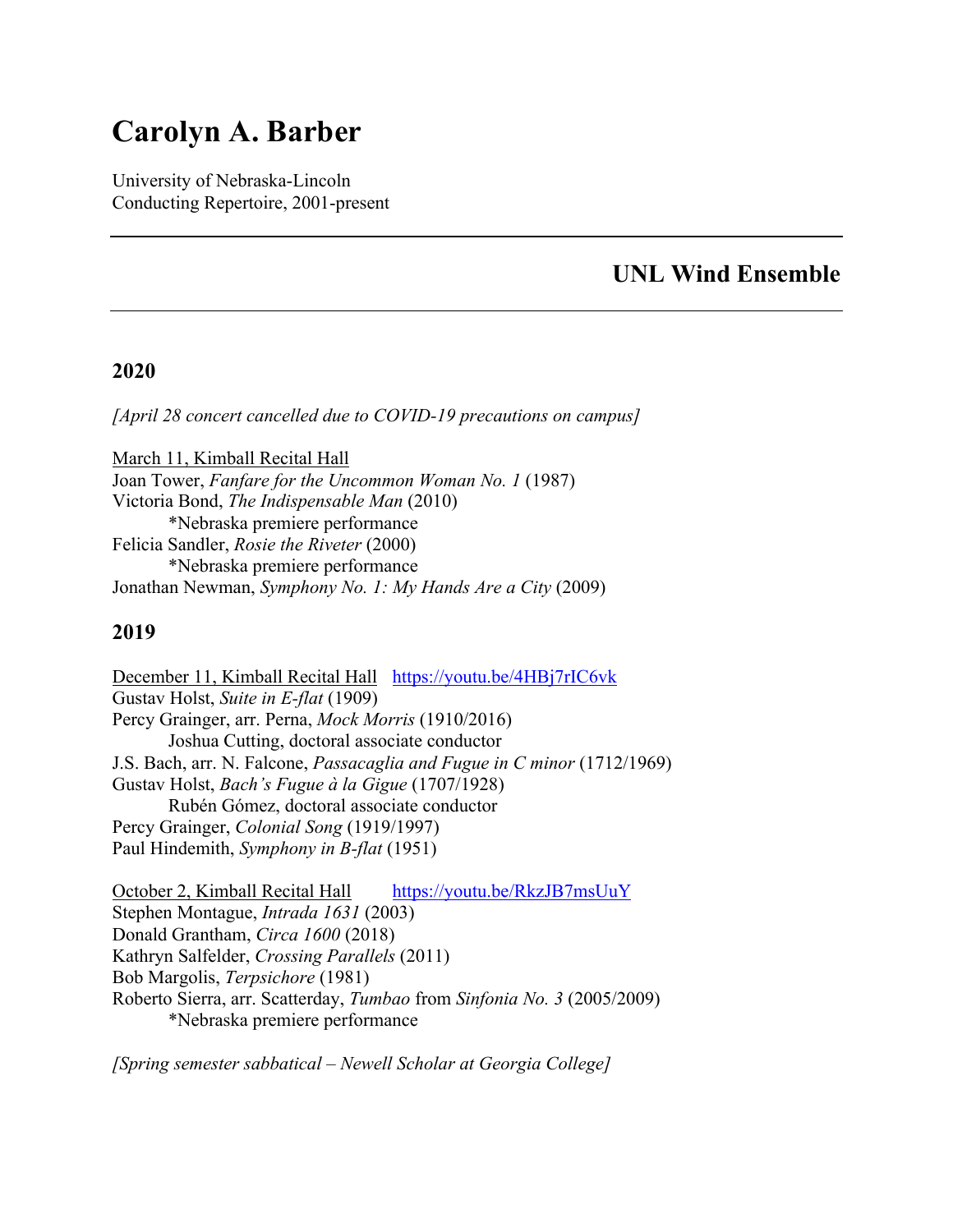#### **2018**

December 5, Kimball Recital Hall https://youtu.be/OwTWlg7jmiI Larry Tuttle, *Across the Divide* (2018) Carter Pann, *The Three Embraces* (2013) Cindy McTee, *California Counterpoint: The Twittering Machine* (1993) Carter Pann, *My Brother's Brain: A Symphony for Winds* (2011) Carter Pann, *Floyd's Fantastic Five-Alarm Foxy Frolic* (2009)

October 3, Kimball Recital Hall Bernard Rogers, *Three Japanese Dances: Dance with Pennons* (1933/1956) Jennifer Jolley, *The Eyes of the World Are Upon You* (2017) \*Nebraska premiere performance Frank Ticheli, *Amazing Grace* (1994) Rubén Gómez, doctoral associate conductor David Maslanka, *Symphony No. 7* (2005)

April 23rd, Kimball Recital Hall https://youtu.be/o5qZkRtM8yQ Robert Linn, *Propagula* (1973) James Syler, *Fields* (1994) Joel Puckett, *Asimov's Aviary* (2012) \*Nebraska premiere performance Karel Husa, *Music for Prague 1968*

April 4th, Prague Spring 50 https://youtu.be/TIpAjGiCuvU Karel Husa, *Music for Prague 1968*

March 7<sup>th</sup>, Kimball Recital Hall Marat Sanatulov, *TBD* (2018) \*World premiere performance, Christopher Brandt, doctoral associate conductor Kathryn Salfelder, *Cathedrals* (2008) Christopher Brandt, doctoral associate conductor Robert Spittal, *Pacem* (2005) Michael Daugherty, *Bells for Stokowski* (2003) Christopher Brandt, doctoral associate conductor

#### **2017**

December 6<sup>th</sup>, Kimball Recital Hall Matthew Tommasini, *Torn Canvases* (2009) \*Nebraska premiere performance Joseph Turrin, *Lullaby for Noah* (2008) Rubén Gómez, doctoral associate conductor Leslie Bassett, *Colors and Contours* (1984) Adam Schoenberg, trans. Patterson, *Picture Studies* (2012/2016)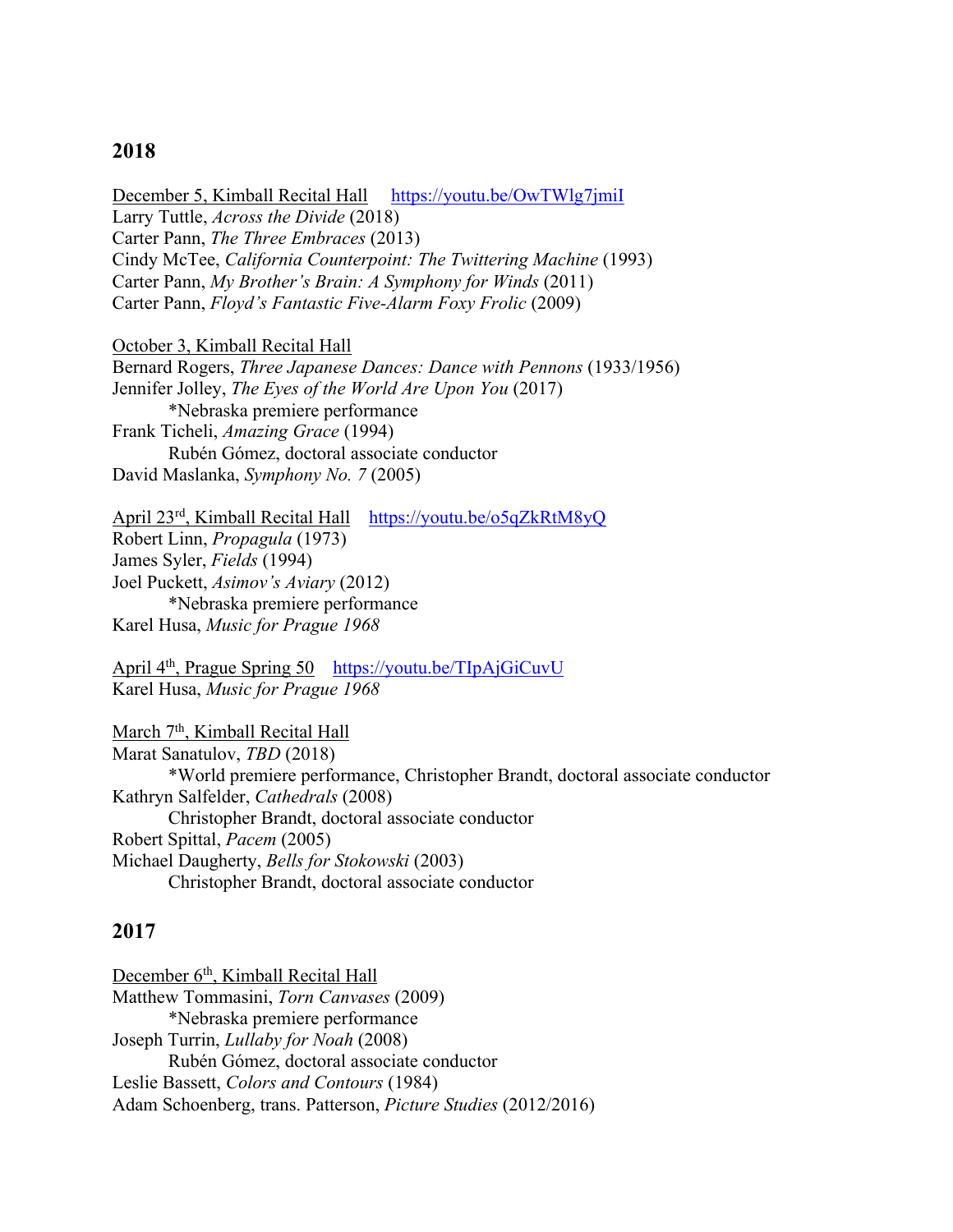\*Nebraska premiere performance (complete)

November 17th, Nebraska Music Education Association Conference Greg Simon, *Foolish Fire* (2010) \*Nebraska premiere performance Gustav Holst, trans. Grundman, *A Somerset Rhapsody* (1906/1980) Adam Schoenberg, trans. Patterson, *Picture Studies* (2012/2016) \*Nebraska premiere performance (partial) John Adams, trans. Spinazzola, *Lollapalooza* (1995/2005) \*Nebraska premiere performance October 2th, Kimball Recital Hall Percy Fletcher, *Vanity Fair* (1924) Aaron Copland, trans. Duffy, *The Promise of Living from "The Tender Land"* (1954/2013) Aaron Copland, *Variations on a Shaker Melody* (1960) Carter Pann, *At Her Ladyship's Request* (2016) \*Nebraska premiere performance Tielman Susato, arr. Dunnigan, *Selections from "The Danserye"* (1551/2002) Jerry Bock, arr. Hearshen, *Symphonic Dances from "Fiddler on the Roof"* (1964) April 19<sup>th</sup>, Kimball Recital Hall https://youtu.be/xShPAsVddAI

David Maslanka, *Symphony No. 9* (2011) \*Nebraska premiere performance, UNL commission

March 8<sup>th</sup>, Kimball Recital Hall Robert Patterson, *Stomp Igor* (1998) John Barnes Chance, *Incantation and Dance* (1963) Christopher Brandt, doctoral assistant conductor Philip Sparke, *Harlequin* (2006) J.T. McLaughlin, euphonium Ron Nelson, *Autumn Rune* (2006) Paul Dooley, *Masks and Machines* (2015) \*Nebraska premiere performance Jesse Ayres, *Flashbax* (2012) \*Nebraska premiere performance

### **2016**

December 7<sup>th</sup>, Kimball Recital Hall https://youtu.be/OuHod9Dr7tg Alexandra Gardner, *Perseids* (2015) \*Nebraska premiere performance, UNL commission Jennifer Higdon, *Road Stories* (2010) \*Nebraska premiere performance John Mackey, *Wine Dark Sea* (2014) \*Nebraska premiere performance

October 5<sup>th</sup>, Kimball Recital Hall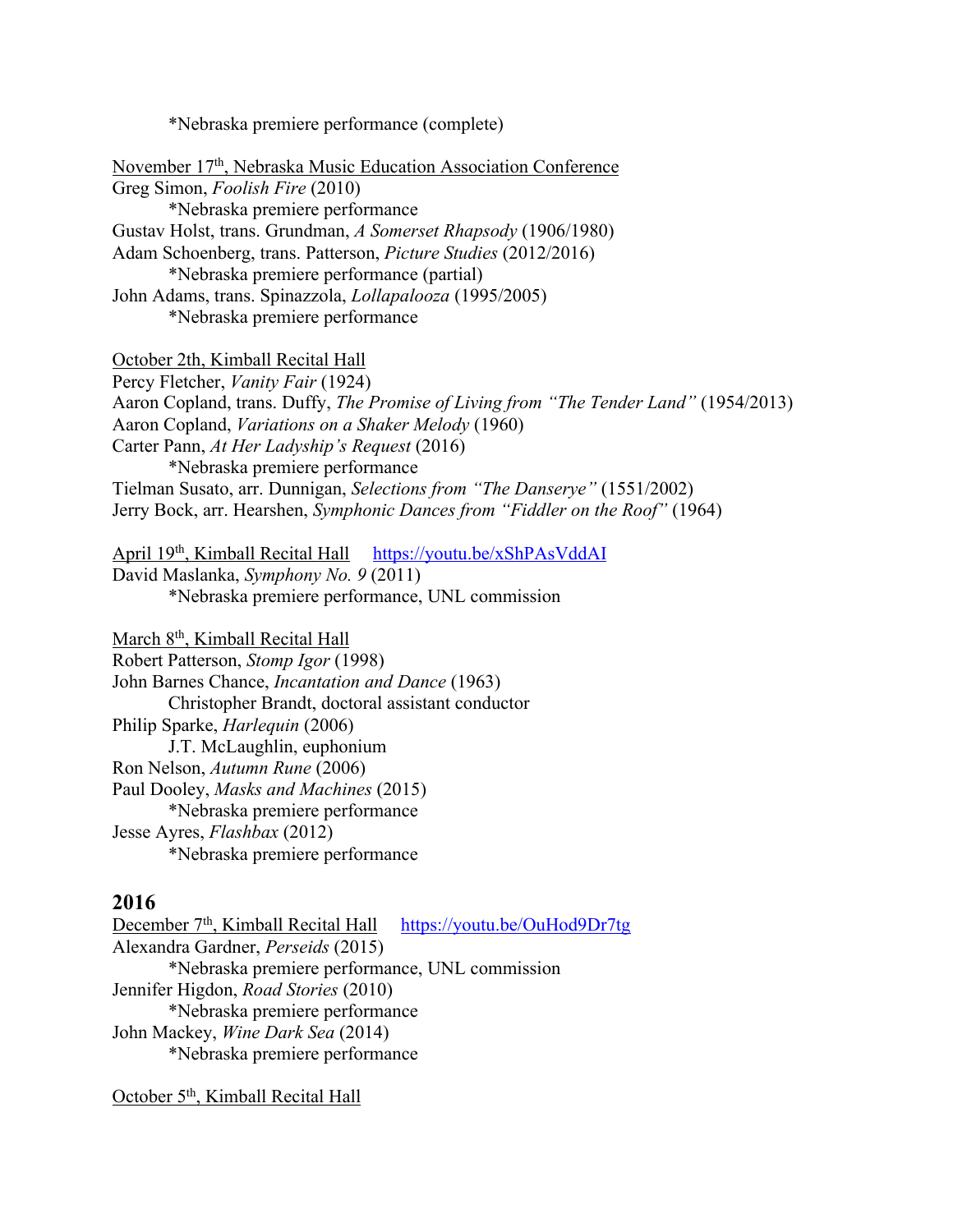Martin Ellerby, *Paris Sketches* (1994) François Couperin, orch. Milhaud, arr. Walker, *Overture and Allegro* from *La Sultane Suite* (1692/1944/1952) Michael Gandolfi, *Flourishes and Meditations on a Renaissance Theme* (2010) Germaine Tailleferre, arr. Dondeyne, *Suite Divertimento* (1977/1986) Walter Piston, *Tunbridge Fair* (1950)

April 15th, Kimball Recital Hall Roger Zare, *Tangents* (2014) \*Nebraska premiere performance Frank Felice, *Power Plays* (2013) \*Nebraska premiere performance, UNL commission Carter Pann, *The Three Embraces* (2013) Scott McAllister, *Black Dog* (2002) Hannah Bell, clarinet Michael Torke, *Bliss* (2013 edition) Jonathan Newman, *Blow It Up, Start Again* (2012)

February 25<sup>th</sup>, CBDNA North Central Division Conference February 28th, Kimball Recital Hall https://youtu.be/nuEtU0OEd0w Dana Wilson, *Piece of Mind* (1987) Gernot Wolfgang, *Three Short Stories* (2012) Kimberly Archer, *Common Threads* (2016) \*\*World premiere performance, UNL commission Morton Gould, *Ballad for Band* (1947) Donald Grantham, *Fantasy Variations* (1998)

#### **2015**

December 7<sup>th</sup>, Kimball Recital Hall Ryan George, *Firefly* (2008) Melanie Settle, graduate associate conductor Huck Hodge, *The Language of Shadows* (2011) \*Nebraska premiere performance, UNL commission Paul Dukas / Cailliet, *The Sorcerer's Apprentice* (1897) Adam Silversmith, *Alien Robots Unite* (2014) \*Nebraska premiere performance W. Francis McBeth, *Of Sailors and Whales* (1990) Malcolm Arnold / Woodfield, *The Padstow Lifeboat* (1967)

October 7<sup>th</sup>, Kimball Recital Hall https://youtu.be/CtRR-IyYnrc Karel Husa, *Cheetah* (2007) Kathryn Salfelder, *Shadows Ablaz*e (2015) \*Nebraska premiere performance Morton Lauridsen / Reynolds, *Contre Qui, Rose* (1993) Wayne Oquin, *Affirmation* (2014)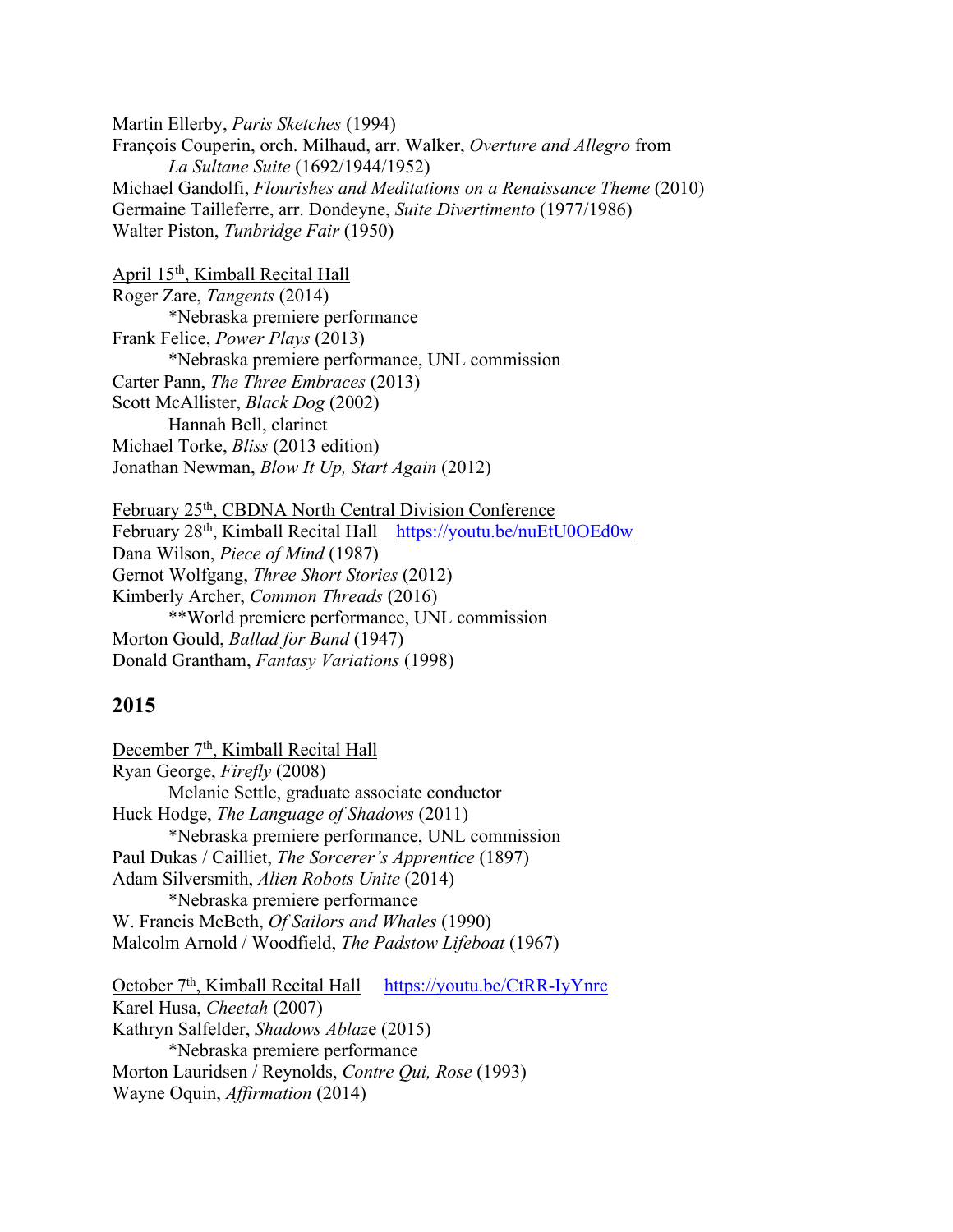\*Nebraska premiere performance David Maslanka, *Unending Stream of Life* (2007) Ron Nelson, *Medieval Suite: Homage to Perotin* (1982)

April 22<sup>nd</sup>, Kimball Recital Hall https://youtu.be/CdmB30B23vE Gernot Wolfgang, *Three Short Stories* (2012) \*Nebraska premiere performance James Syler, *Congo Square* (2014) \*World premiere performance (national consortium) Michael Colgrass, *Urban Requiem* (1995) Frank Ticheli, *Blue Shades* (1997)

March 18<sup>th</sup>, Kimball Recital Hall David Del Tredici, *In Wartime* (2003) Robert Kurka, *Good Soldier Schweik Suite* (1957) James Dreiling, doctoral associate conductor Michael Daugherty, *Brooklyn Bridge, mvt. 1: North* (2005) Hattie Bestul, clarinet William Bolcom, *Symphony No. 1 for Band* (2008) \*Nebraska premiere performance

#### **2014**

December 4<sup>th</sup>, Kimball Recital Hall Gordon Jacob, *William Byrd Suite* (1924) Kenneth Hesketh, *Danceries – Set II* (2011) \*Nebraska premiere performance Sergei Prokofiev / de Meij, *Suite from "Romeo and Juliet"* (1935/1985) Peter Tchaikovsky / Cramer, *Dance of the Jesters* (1873/1997)

October 8<sup>th</sup>, Kimball Recital Hall https://youtu.be/8xqu5zq3Ovg Charles Ives, *March Intercollegiate* (1892/1896) Charles Ives, *Overture and March "1776"* (1904) Aaron Copland, *Emblems* (1964) Jonathan Newman, *As the scent of spring rain* (2003) Igor Stravinsky / Rogers, *Fireworks Fantasy, Op. 4* (1908) Igor Stravinsky, *Circus Polka* (1942) Ole Schmidt, *Homage a Stravinsky* (1985) Aldo Forte, *Impressionist Prints, Gallery II* (2000) Leonard Bernstein / Grundman, *Slava!* (1977/1978)

April 25th, Kimball Recital Hall Carter Pann, *Slalom* (2002) David Maslanka, *A Child's Garden of Dreams* (1981) Percy Grainger, *Hill Song No. 2* (1907) John Mackey, *The Frozen Cathedral* (2013)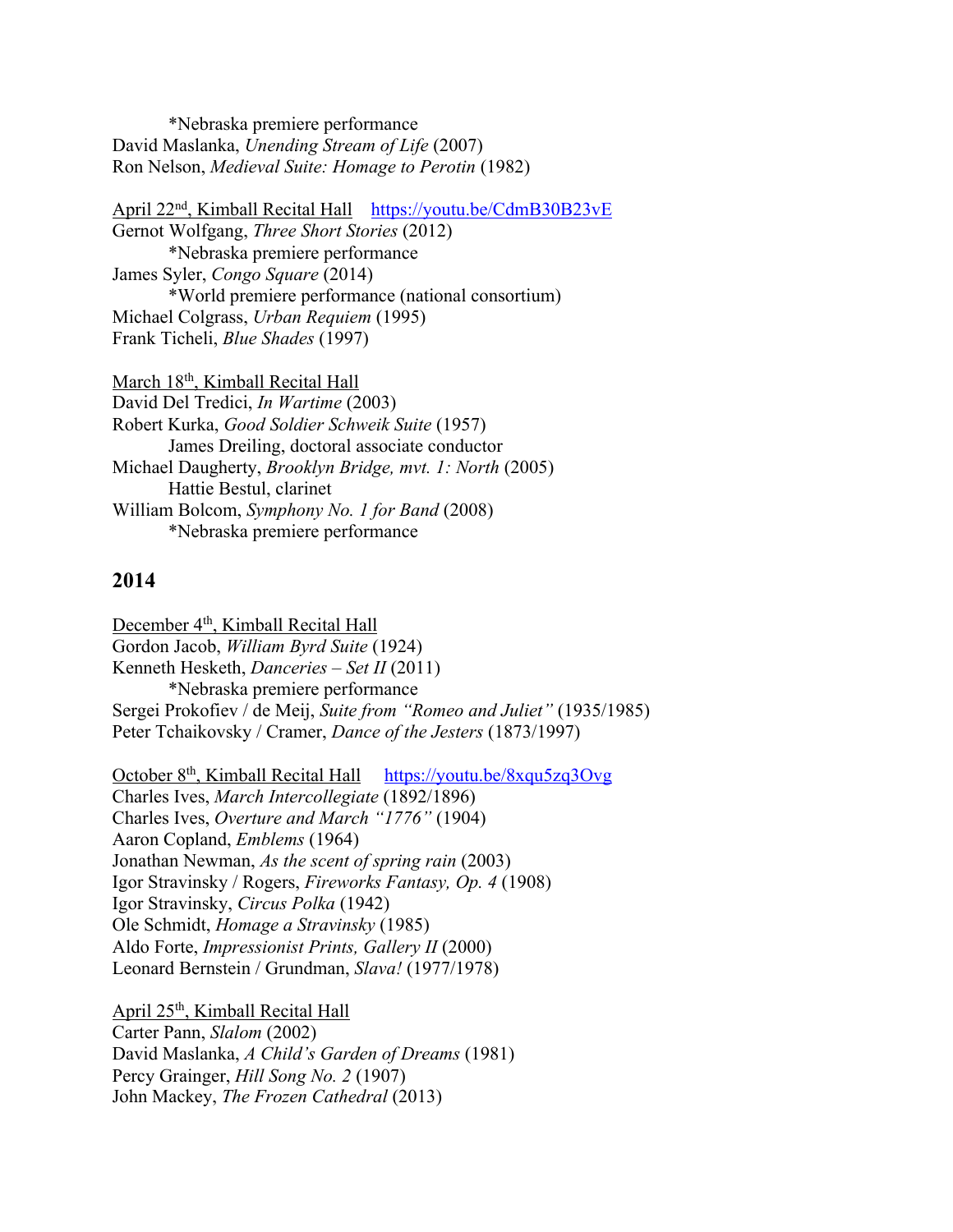\*Nebraska premiere performance

March 12<sup>th</sup>, Kimball Recital Hall Michael Gandolfi, *Vientos y Tangos* (2002) James Dreiling, doctoral associate conductor Dana Wilson, *Concerto for Tuba* (2012) Craig Fuller, tuba soloist; \*Nebraska premiere performance, UNL commission Randall Snyder, *Short Symphony* (1970/2013) \*World premiere performance of the revised expanded edition Scott McAllister, *Gone* (2012) Florent Schmitt, *Dionysiaques* (1913)

### **2013**

October 10<sup>th</sup>, Kimball Recital Hall Scott McAllister, *Gone* (2013) \*Nebraska premiere performance Donald Grantham, *Baron Cimetiére's Mambo* (2004) Malcolm Arnold / Sudduth, *English Dances Set II* (1951) Leonard Bernstein / Stith, *Three Dance Episodes from "On the Town"* (1946/1971) Adam Gorb, *Yiddish Dances* (1998)

April 24th, Kimball Recital Hall

Aaron Copland, *Variations on a Shaker Melody* (1956) Gardner Read, *Dunlap's Creek: A Folk Hymn* (1947/1956) David Wallace Reeves, *Second Regiment Connecticut National Guard March* (1880) Andrew Rindfleisch, *American Scripture* (2011) \*Nebraska premiere performance, UNL commission (consortium) Ross Lee Finney, *Skating on the Sheyenne* (1978) William Schuman, *New England Triptych* (1975)

March 14<sup>th</sup>, Kimball Recital Hall Claude Debussy / Patterson, *La Cathédrale Engloutie* (1910/1999) James Dreiling, doctoral associate conductor Lansing McLoskey, *What We Do Is Secret* (2011) UNL Faculty Brass Quintet, soloists. \*Nebraska premiere performance Steven Bryant, *Ecstatic Waters* (2008) \*Nebraska premiere performance Giovanni Gabrielli, *Canzon Noni Toni a 8* (1597)

### **2012**

December 5<sup>th</sup>, Kimball Recital Hall Ben Hjertmann, *Catclaw Mimosa* (2011) \*Nebraska premiere performance Carter Pann, *Symphony for Winds: My Brother's Brain* (2011)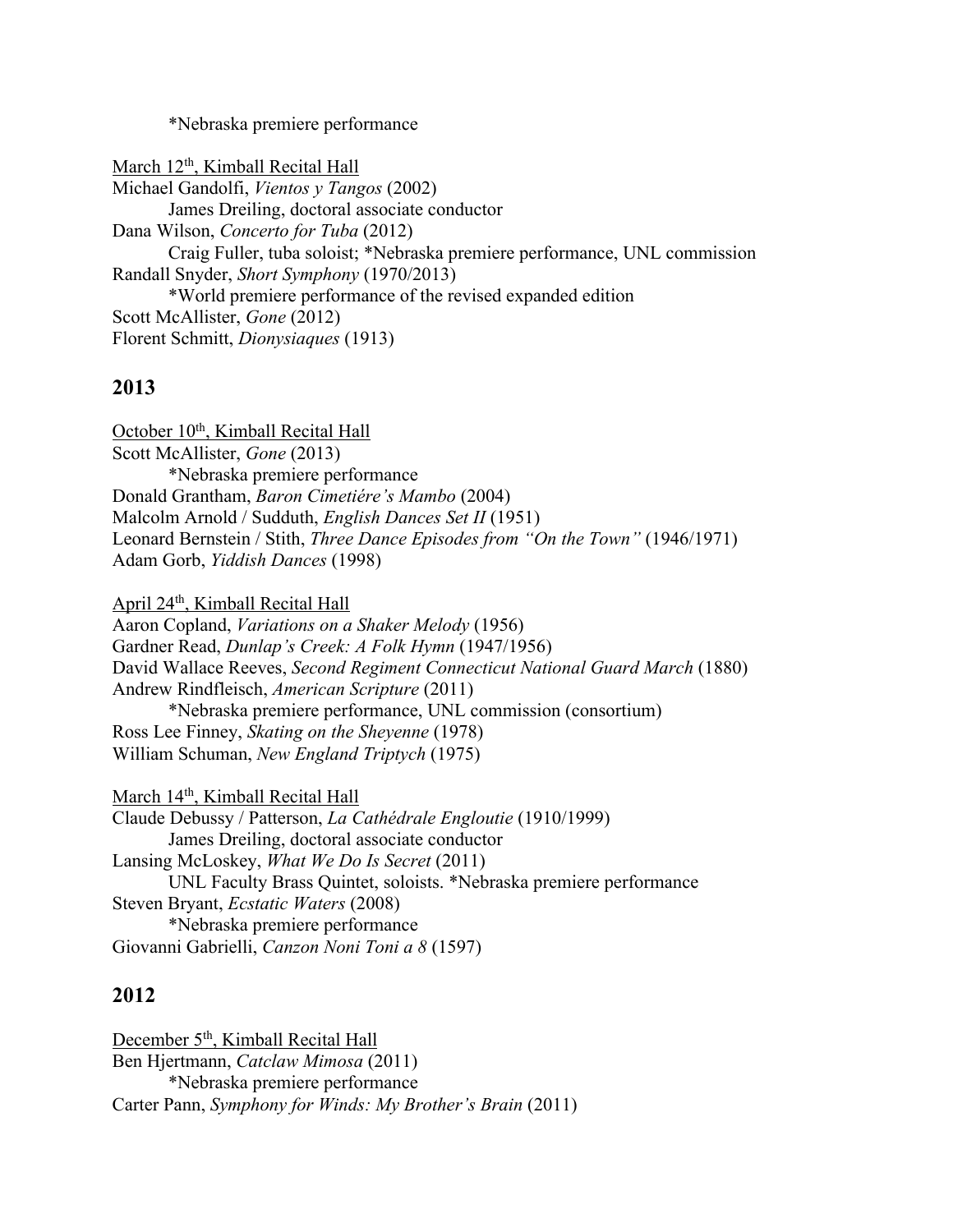\*Nebraska premiere performance, UNL commission (consortium) Scott McAllister, *Popcopy* (2009) Frank Ticheli, *Postcard* (1991)

October 3rd, Kimball Recital Hall Davide Delle Cese, *L'Inglesina* (1897) Chen Yi, *Suite from China West* (2008) Giacomo Puccini / de Meij, *Te Deum from "Tosca"* (1900/2007) Bernard Rogers, *Three Japanese Dances* (1933/1953) Paul Hindemith / Wilson, *Symphonic Metamorphosis of Themes of Weber* (1943/1961)

April 24th, Kimball Recital Hall Joel Puckett, *Avelynn's Lullaby* (2011) \*Nebraska premiere performance John Mackey, *"Harvest" Trombone Concerto* (2010) Scott Anderson, trombone; \*Nebraska premiere performance David Maslanka, *Symphony No. 7* (2004) \*Nebraska premiere, UNL commission (consortium)

March 9<sup>th</sup>, Kimball Recital Hall Percy Fletcher, *Vanity Fair* (1924) John Philip Sousa, *The Last Days of Pompeii* (1893) Henry Cowell, *Celtic Set* (1937-1938) Carl Busch, *A Chant from the Great Plains* (1921) Raul Barcenes, doctoral associate conductor Joaquin Rodrigo, *Per la Flor del Lliri Blau* (1934/1984) Raul Barcenes, doctoral associate conductor

#### **2011**

November 30<sup>th</sup>, Kimball Recital Hall Jonathan Newman, *Avenue X* (2005) Michael Daugherty, *Niagara Falls* (1997) Warren Benson, *The Passing Bell* (1974) Leslie Bassett, *Lullaby for Kirsten* (1985) James Syler, *Storyville* (1996) Carter Pann, *Richard and Renée* (2009)

October 7<sup>th</sup>, Kimball Recital Hall Sergei Prokofiev / de Meij, *Romeo and Juliet Ballet Suite,* mvt. 1, 2, 3 only (1935/1985) Alfred Reed, *Rosalind in the Forest of Arden* (2003) Gordon Jacob, *Giles Farnaby Suite* (1970) Percy Grainger, *Handel in the Strand* (1912/1962) Percy Grainger, *The Sussex Mummers' Christmas Carol* (1922/1969) William Walton, *Façade: Joelling Song, Old Sir Faulk, Polka, Popular Song* only (1922/1969) Kenneth Alford, *Colonel Bogey* (1913)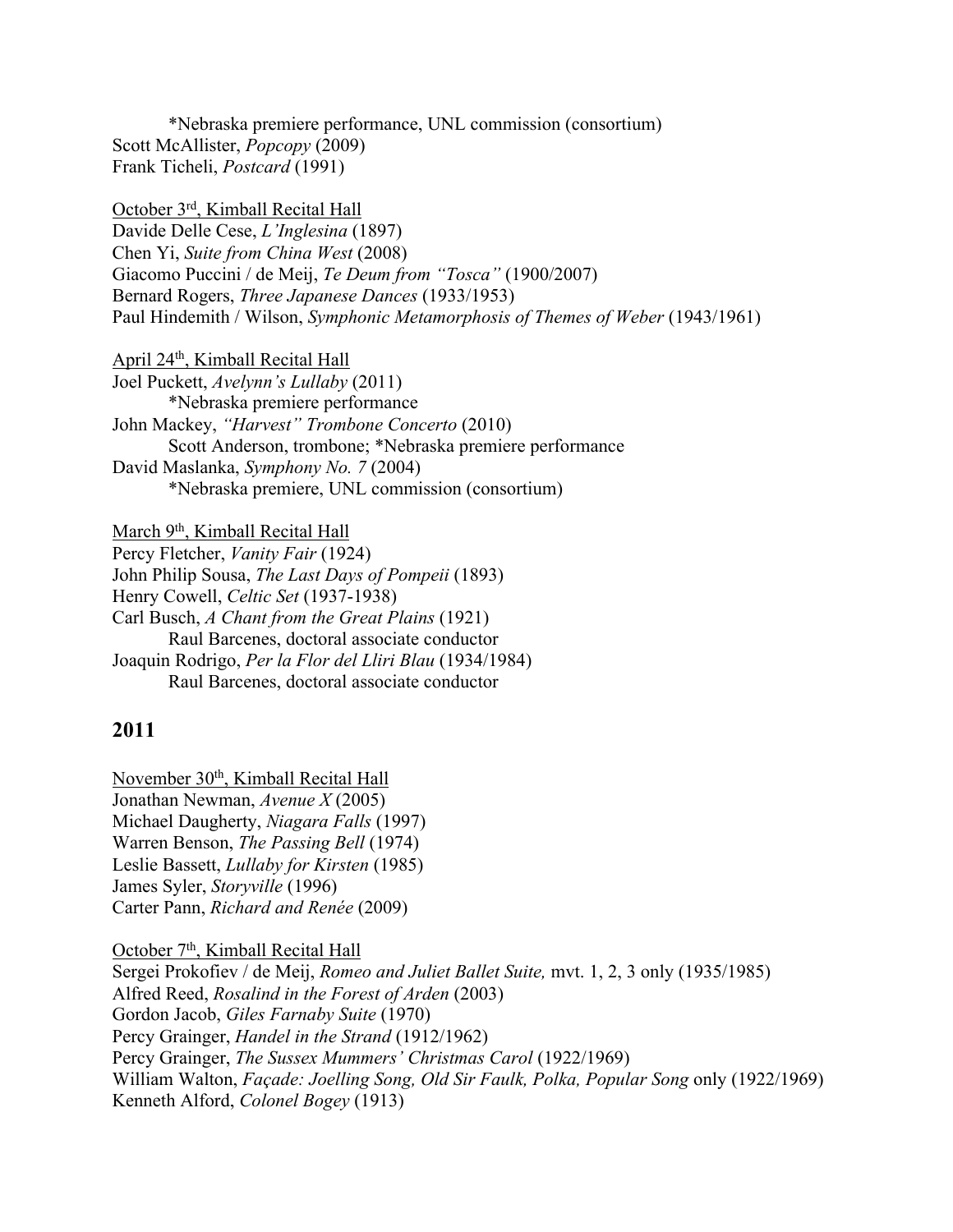April 19th, Kimball Recital Hall Robert Linn, *Partita* (1980) Roy Magnuson, *The Golden Gray* (2010) \*Nebraska premiere, UNL commission (consortium) Benjamin Boone / Gilroy, *Squeeze* (2004) Paul Haar, saxophone Don Owens, *Intermix* (2009) David Maslanka, *Golden Light* (1990) Raul Barcenes, doctoral associate conductor Frank Ticheli, *Blue Shades* (1997)

March 11<sup>th</sup>, Kimball Recital Hall John Philip Sousa / Brion, *Fugue on "Yankee Doodle"* (1996) Alan Fletcher, *An American Song* (2001) Aaron Copland, *The Red Pony* (1948/1966) Eric Richards, *Concerto for Trombone Quartet and Wind Ensemble* (2010) Donald Grantham, *Southern Harmony* (1998)

#### **2010**

December 8<sup>th</sup>, Kimball Recital Hall John Stevens, *Jubilare!* (2000) Cliff Towner, doctoral associate conductor Anthony Iannaccone, *After a Gentle Rain* (1979) Edward MacDowell / Winterbottom, *Woodland Sketches* (1896/1923) Cliff Towner, doctoral associate conductor Michael Colgrass, *Winds of Nagual* (1985) Cliff Towner, doctoral associate conductor Ron Nelson, *Aspen Jubilee* (1984) Cliff Towner, doctoral associate conductor

October 15<sup>th</sup>, Kimball Recital Hall Ryan George, *Firefly* (2008) William Alwyn, *Concerto for Flute and Eight Wind Instruments* (1980) John Bailey, flute Eric Satie / de Meij, *Ratatouille Satirique* (1994) Malcolm Binney, *Visions of Light* (1994) Ole Schmidt, *Homage a Stravinsky* (1985) \*Nebraska premiere performance Malcolm Arnold / Krauklis, *Three Shanties* (1943/1989)

April 30th, Kimball Recital Hall Charles Ives, *Variations on "America"* (1892/1968) Charles Ives, *"The Alcotts" from Sonata No. 2* (1915/1947) Robert Russell Bennett, *Four Preludes* (1974)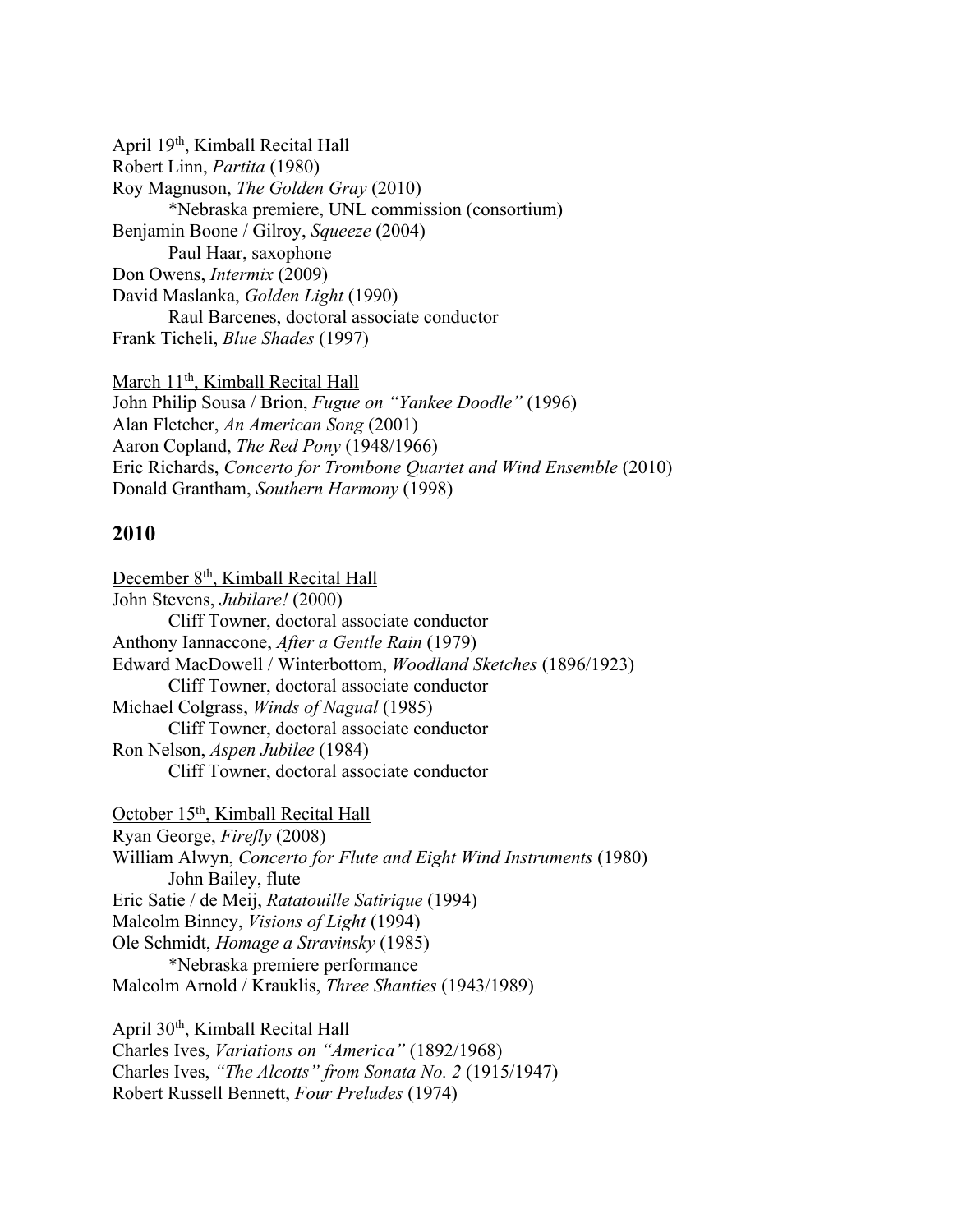Raul Barcenes, guest conductor Leonard Bernstein / Lavender, *Symphonic Dances from West Side Story* (1967/2008) Todd Malicoate, *La Pequeña Habana* (2008) \*Nebraska premiere performance

March 7<sup>th</sup>, Kimball Recital Hall William Schuman, *George Washington Bridge* (1951) Gustav Holst, *Hammersmith* (1956) Berthold Hummel, *Musica Urbana, Op. 81c* (1984) \*Nebraska premiere performance Jonathan Newman, *Symphony No. 1: My Hands Are A City* (2008) \*Nebraska premiere, UNL commission (consortium)

#### **2009**

December 3rd, Kimball Recital Hall David Maslanka, *Morning Star* (1999) Joel Puckett, *It Perched for Vespers Nine* (2008) Juras Filas, *Copernicus* (2008) \*World premiere performance; UNL Faculty Brass Quintet, soloists Karel Husa, *Music for Prague 1968* (1969)

November 20th, Nebraska Music Educators Association Conference John Mackey, *Asphalt Cocktail* (2009) \*Nebraska premiere performance Steven Bryant, *The Marbled Midnight Mile* (2009) \*World premiere performance Dan Welcher, *Zion* (1994) Cliff Towner, guest conductor David Maslanka, *Morning Star* (1999)

October 16th, Kimball Recital Hall Felix Mendelssohn, *Overture for Winds, Op. 24* (1838) Richard Strauss, *Serenade, Op. 7* (1881) Albert Roussel, *A Glorious Day* (1933) Ralph Vaughan Williams, *Scherzo alla Marcia* (1956) Paul Hindemith, *Symphony in B flat* (1951)

April 29th, Kimball Recital Hall Ron Nelson, *Sonoran Desert Holiday* (1993) James Bonney, *Reflections in a Tidal Pool* (2002) Percy Grainger, *The Power of Rome and the Christian Heart* (1947) David Maslanka, *Symphony No. 4* (1994)

April 20<sup>th</sup>, The Tassel (Phelps County, Nebraska Center for the Performing Arts) Kathryn Salfelder, *Cathedrals* (2007)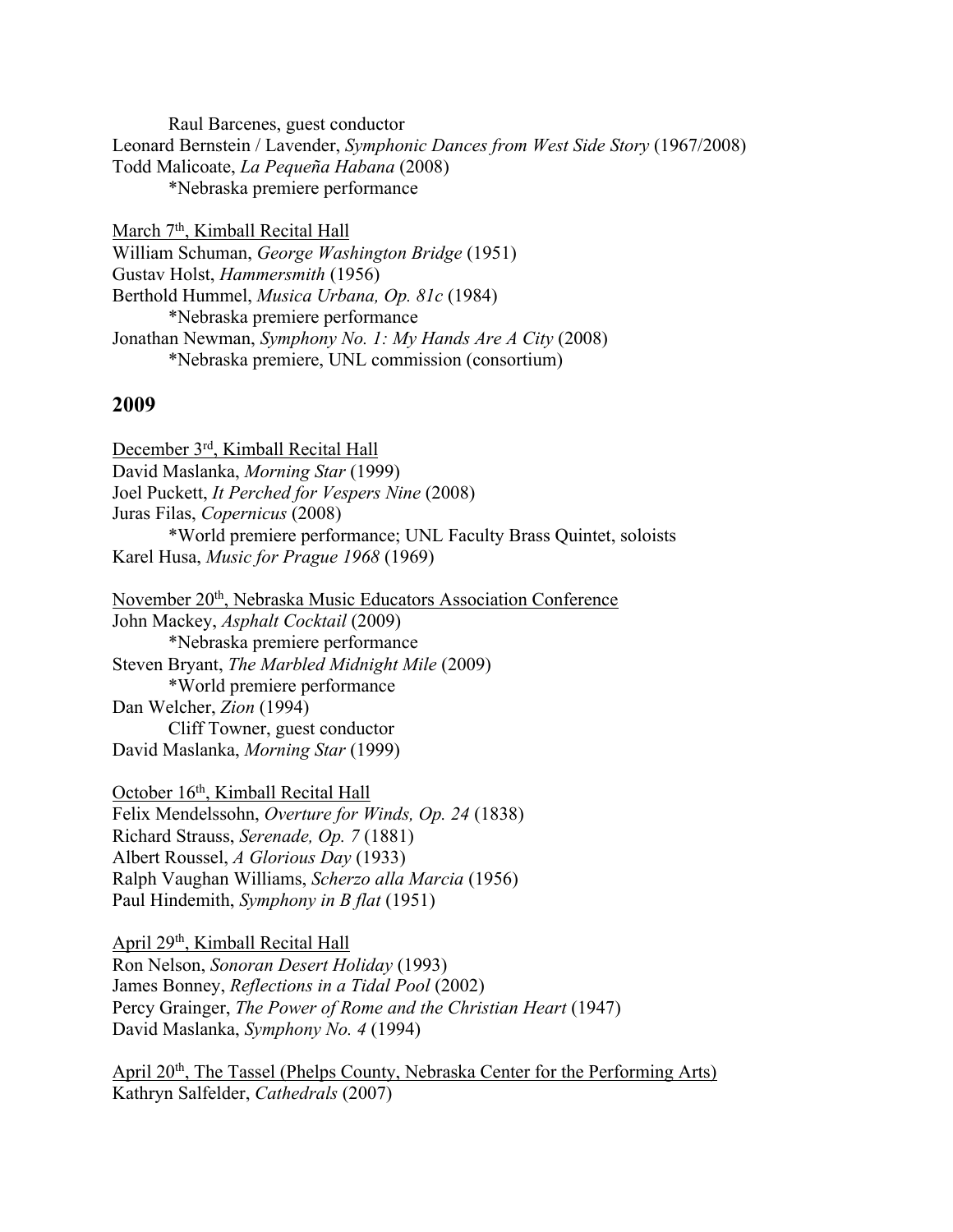Carter Pann, *Hold this Boy and Listen* (2008) Jonathan Newman, *Chunk* (2003) Kimberly Archer, *Symphony No. 3 - mvt. 1* (2008) Ron Nelson, *Sonoran Desert Holiday* (1993)

March 10<sup>th</sup>, Kimball Recital Hall Kathryn Salfelder, *Cathedrals* (2007) \*Nebraska premiere performance Carter Pann, *Hold this Boy and Listen* (2008) \*Nebraska premiere performance Jonathan Newman, *Chunk* (2003) Kimberly Archer, *Symphony No. 3* (2008)

March 7<sup>th</sup>, Nebraska State Bandmasters Association Conference Jonathan Newman, *Chunk* (2003) Kimberly Archer, *Symphony No. 3* (2008) \*Nebraska premiere, UNL commission (consortium)

February 5th, Park Hill High Schools Band Festival (Kansas) Franz Liszt / Moses-Tobani, *Hungarian Rhapsody No. 2* (1846/1924) Carter Pann, *Hold this Boy and Listen* (2008) Paul Hindemith / Wilson, *March from "Symphonic Metamorphosis"* (1943/1945) The following performed with the combined Park Hill High School Bands: Pavel Tschesnokoff / Houseknecht, *Salvation is Created* (c. 1900/1957) Claude T. Smith, *God of Our Fathers* (1974)

#### **2008**

December 11<sup>th</sup>, Kimball Recital Hall Tyler White, *Havoc* (1996/2008) \*World premiere performance of revised version Steven Bryant, *Dusk* (2004) Joseph Schwantner, *In Evening's Stillness* (1996) Igor Stravinsky / Earles, *Firebird Suite* (1919/1990)

October 2nd, Kimball Recital Hall Donald Grantham, *Court Music* (2005) \*Nebraska premiere performance Morton Lauridsen / Reynolds, *O Magnum Mysterium* (1994/2003) Bernard Rogers, *Three Japanese Dances* (1933/1953) Kate Butler, mezzo-soprano Yasuhide Ito, *Gloriosa* (1990) Naohiro Iwai, *Yagi-Bushi* (1984)

May 1<sup>st</sup>, Kimball Recital Hall Aaron Copland, *An Outdoor Overture* (1938)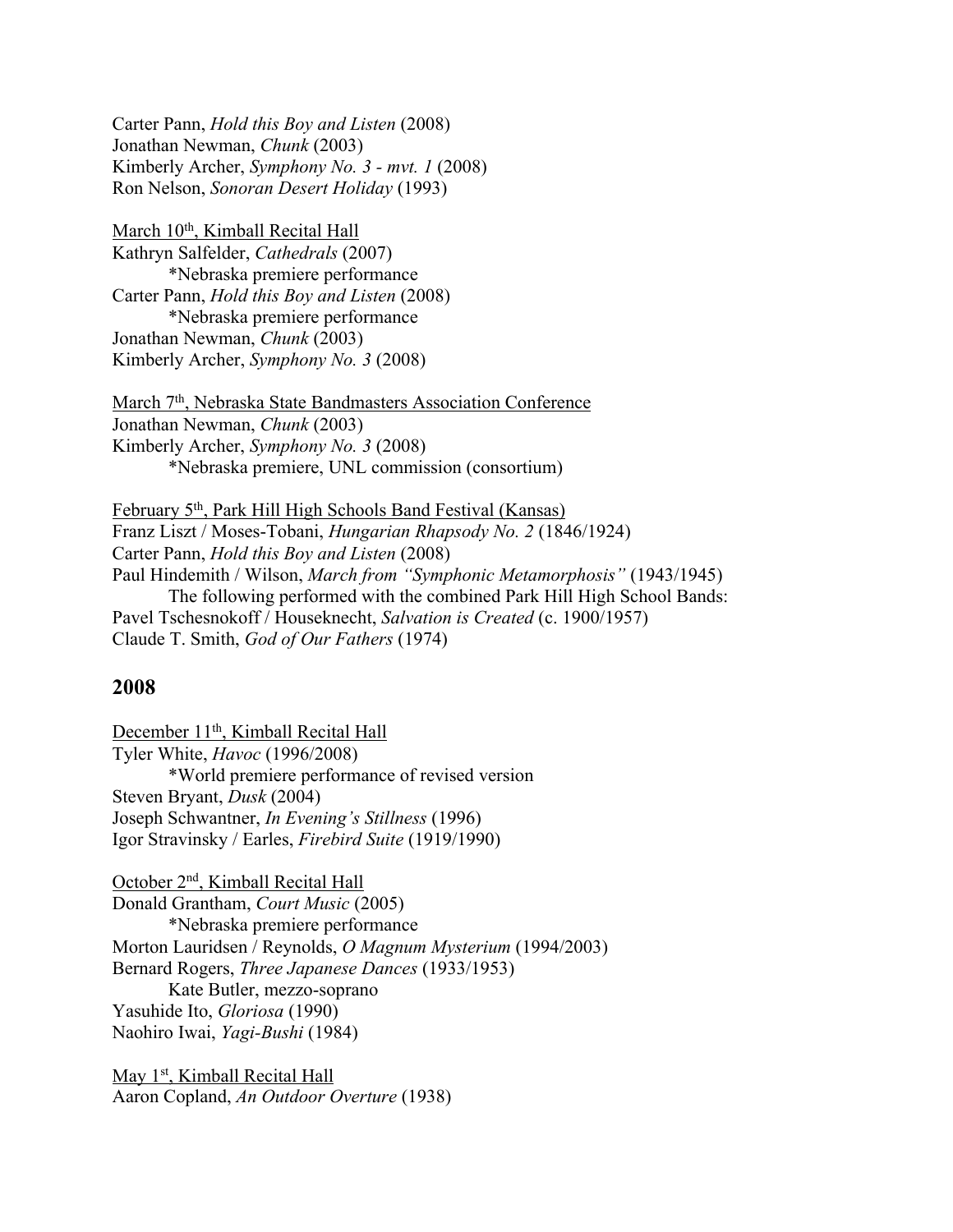Morton Gould, *Symphony for Band "West Point"* (1952) Charles Ives / Thurston, "*The Alcotts" from Piano Sonata No. 2* (1915/1972) Charles Ives / Sinclair, *March VI: Here's to Good Old Yale* (1977) Jonathan Newman, *As the scent of spring rain…"* (2003) \*Nebraska premiere performance Steve Bryant, *Stampede* (2003) \*Nebraska premiere performance

March 7<sup>th</sup>, Kimball Recital Hall Jonathan Newman, *The Rivers of Bowery* (2005) \*Nebraska premiere performance Randall Snyder, *Eight Untitled Pieces* (2007) \*\*World premiere performance; Rusty White, double bass Kenneth Hesketh, *Diaghilev Dances* (2002) \*Nebraska premiere performance Leslie Bassett, *Sounds, Shapes and Symbols* (1978) John Mackey, *Kingfishers Catch Fire* (2007) \*Nebraska premiere performance

#### **2007**

November 29<sup>th</sup>, Kimball Recital Hall John Mackey, *Red Line Tango* (2003) \*Nebraska premiere performance Richard Danielpour, *Voice of the City* (2005) \*Nebraska premiere, UNL commission (consortium) John Harbison, *Three City Blocks* (1991) Michael Colgrass, *Urban Requiem* (1995) \*Nebraska premiere performance

October 12<sup>th</sup>, Kimball Recital Hall Ingolf Dahl, *Sinfonietta* (1960) James Syler, *The Hound of Heaven* (1988) Karel Husa, *Concerto for Wind Ensemble* (1982) \*Nebraska premiere performance

April 20th, Kimball Recital Hall Paul Hart, *Cartoon* (1991) Michael Daugherty, *Desi* (1991) Andrew Rindfleisch, *Mr. Atlas* (2006) \*Nebraska premiere, UNL commission (consortium) Jonathan Newman, *Uncle Sid* (2002) Frank Ticheli, *Blue Shades* (1996) Eric Whitacre, *Godzilla Eats Las Vegas* (1996)

February 20<sup>th</sup>, Kimball Recital Hall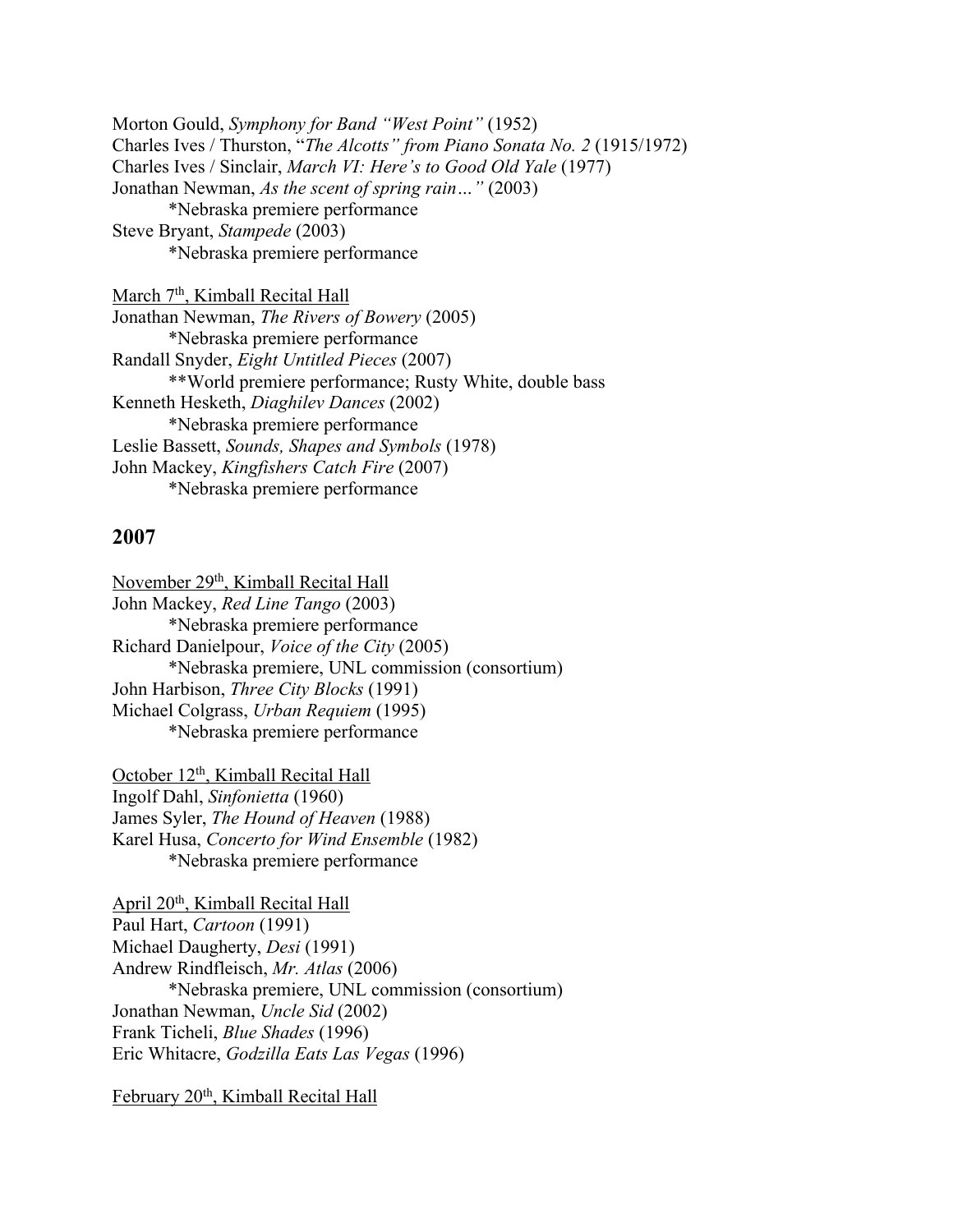Vaclav Nelhybel, *Trittico* (1963) James Syler, *Tattoo* (2005) \*Nebraska premiere, UNL commission (consortium) Paul Creston, *Concerto for Alto Saxophone, Op. 26b* (1941) Spencer Nielsen, saxophone Don Owens, *Three Movements for Symphonic Band* (2006) \*Nebraska premiere performance Michael Daugherty, *Rosa Parks Boulevard* (2001) Scott Anderson, Andrew Converse, Jason Siverson, trombone

#### **2006**

November 30<sup>th</sup>, Kimball Recital Hall David Maslanka, *Golden Light* (1990) Carter Pann, *American Child* (2003) \*UNL commission (consortium) Dana Wilson, *Piece of Mind* (1988) David Maslanka, *A Child's Garden of Dreams* (1981)

November 16th-18th, MENC North Central Division Conference Shafer Mahoney, *Sparkle* (1999) David Maslanka, *A Child's Garden of Dreams* (1981)

October 23rd, 25<sup>th</sup>, 27<sup>th</sup>, UNL Conductors Workshop and Concert This workshop is geared toward improving the skills of middle and high school band directors in the region. The repertoire for the workshop and concert will be selected from:

Warren Benson *Ginger Marmalade,* Franz Biebl/Cameron *Ave Maria,* Joel Blahnik *Invention No. 1*, Andrew Boysen *Tricycle,* Timothy Broege *Dreams and Fancies,* Timothy Broege *Theme and Variations,* Michael Colgrass *Old Churches,* Thomas Duffy *A+,* Dunscombe/Finlayson *Early English Suite,* Brian Hogg *Llwyn Onn,* Libby Larsen *Hambone*, Anne McGinty *The Red Balloon*, Robert Rodriguez *Smash the Windows,* Randall Thompson/Buckley *Alleluia,* Frank Ticheli *Fortress,* Robert van Beringen *Barocco,* R. Vaughan-Williams *Rhosymedre,* John Visconti *Space Echoes ,* Chen Yi *Spring Festival* 

September 29<sup>th</sup>, Kimball Recital Hall Carter Pann, *Slalom* (2001) \*Nebraska premiere performance Samuel Barber / Levey, *First Essay* (1938) Robert Russell Bennett, *Symphonic Songs* (1958) David Del Tredici, *In Wartime* (2003) \*Nebraska premiere performance Samuel Barber, *Commando March* (1943)

April 27th, Kimball Recital Hall Samuel Zyman, *Cycles* (2005)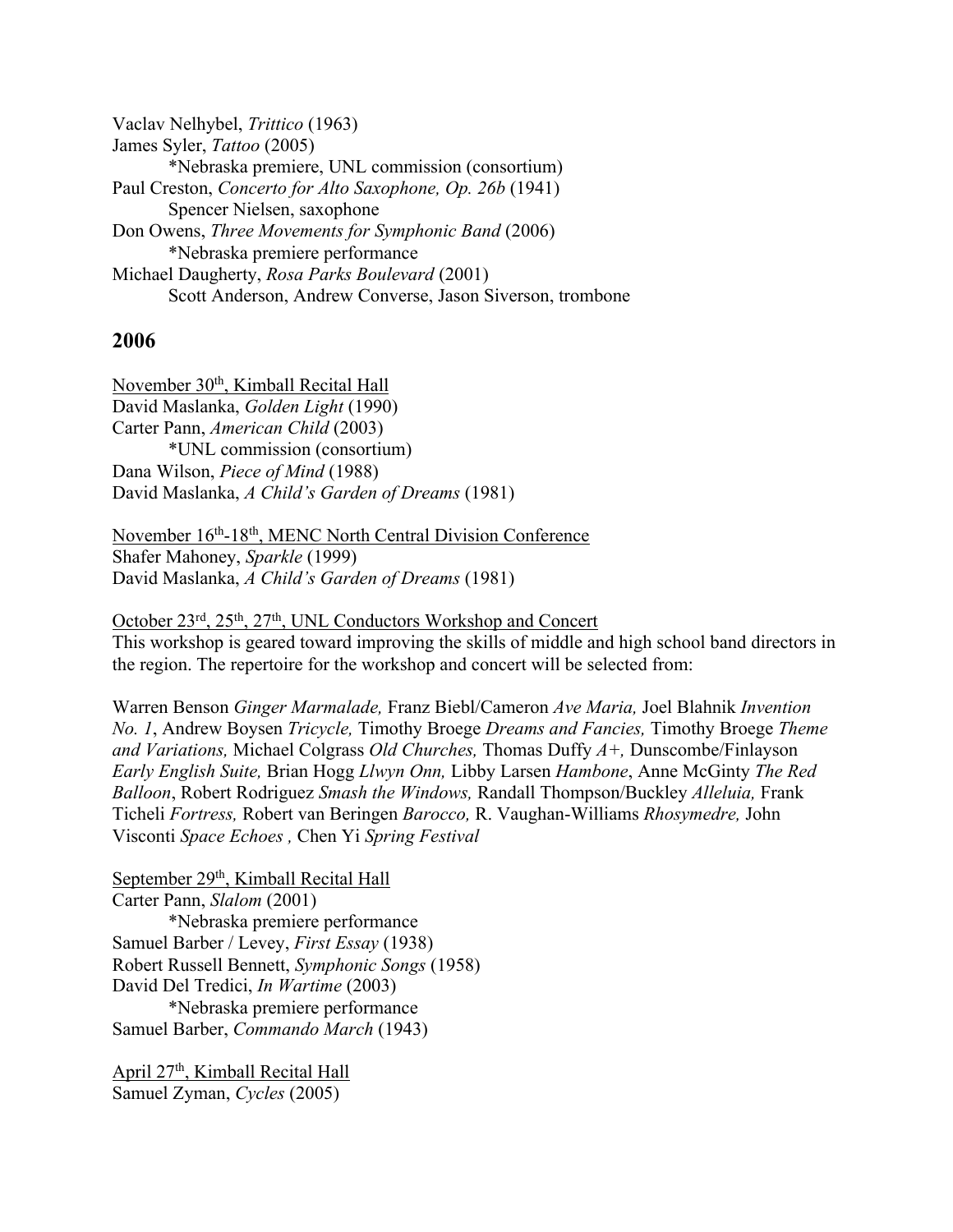\*Nebraska premiere performance, UNL commission (consortium) Anthony Falcone, guest conductor Michael Daugherty, *Red Cape Tango* (1993/1998) Scott McAllister, *Black Dog* (2002) \*Nebraska premiere performance; Diane Barger, clarinet John Corigliano, *Gazebo Dances* (1972/1978) Donald Grantham, *Baron Cimetiére's Mambo* (2004)

March 5<sup>th</sup>, Kimball Recital Hall Paul Dukas / Cailliet, *The Sorcerer's Apprentice* (1897) Michael Colgrass, *Winds of Nagual* (1985) Joaqüin Rodrigo, *Adagio para Orquesta de Instrumentos de Viento* (1966) Anthony Falcone, guest conductor Julian Work, *Autumn Walk* (1958) Alberto Ginastera, *Danza Final – Malambo* (1941) Douglas Bush, guest conductor

#### **2005**

December 1<sup>st</sup>, Kimball Recital Hall Darius Milhaud, *Suite Française* (1944) Frank Ticheli, *Postcard* (1991) Arnold Schoenberg, *Theme and Variations, op. 43a* (1942) Robert Linn, *Propagula* (1973) Ernst Toch, *Spiel, op. 39* (1926)

October 7<sup>th</sup>, Kimball Recital Hall William Schuman, *New England Triptych* (1975, 1958, 1956) David Wallis Reeves, *"Yankee Doodle" Fantasie Humoresque* (1878) Charles Ives / Thurston, *"The Alcotts" from Piano Sonata No. 2* (1915) Aaron Copland, *Emblems* (1964) Donald Grantham, *Southern Harmony* (1998) Charles Ives / Sinclair, *"Country Band" March* (1935)

April 23<sup>rd</sup>, Kimball Recital Hall, UNL Bands' 125<sup>th</sup> Anniversary Celebration John Adams / Odom, *Short Ride in a Fast Machine* (1986) Nolan Schmit, *Fantasia for Band* (2005) \*\*World premiere performance Morton Gould, *Symphony for Band "West Point"* (1952)

March 6<sup>th</sup>, Kimball Recital Hall Richard Strauss, *Vienna Philharmonic Fanfare* (1924) Gustav Mahler, *"Um Mitternacht" from Rückert-Lieder* (1901) Christopher Werner, doctoral associate conductor; Adrienne Dickson, mezzo-soprano Ingolf Dahl, *Concerto for Alto Saxophone and Wind Orchestra* (1949/1953) Christopher Werner, doctoral associate conductor; Paul Haar, alto saxophone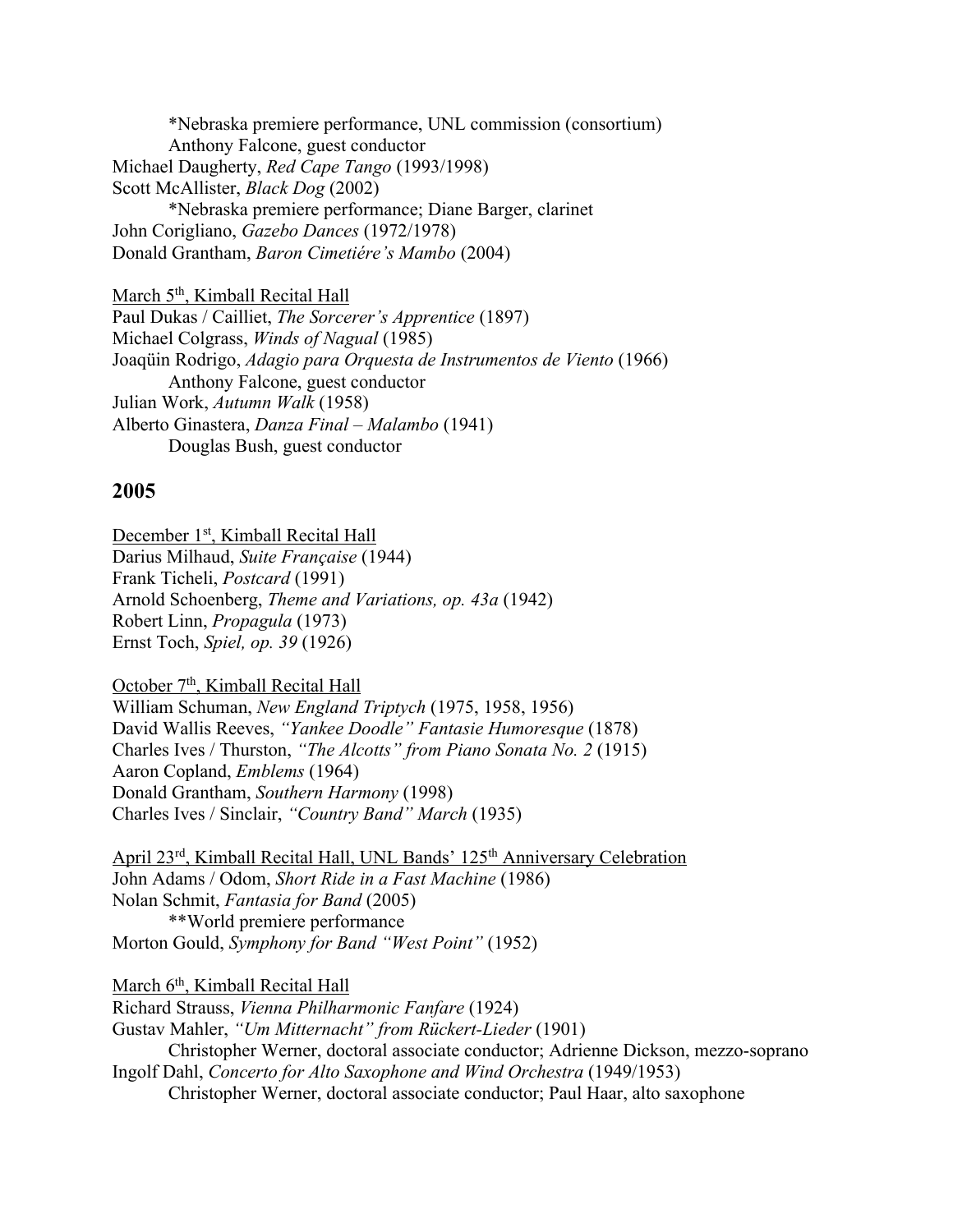David Maslanka, *Symphony No. 5* (2000) \*Nebraska premiere performance Christopher Werner, doctoral associate conductor; Nancy Vogt, euphonium

### **2004**

December 2nd, Kimball Recital Hall Igor Stravinsky / Rogers, *Fireworks Fantasy, op. 4* (1908) Joseph Schwantner, *and the mountains rising nowhere* (1977) Steven Moellering, piano Ingolf Dahl / Boyd, *Hymn* (1947) Sergei Prokofiev / de Meij, *Romeo and Juliet Suite – movements I and III* (1940) Warren Benson, *The Leaves Are Falling* (1964) Alfred Reed, *Russian Christmas Music* (1944/1947) October 1<sup>st</sup>, Kimball Recital Hall Anthony Iannaccone, *Apparitions* (1987) Aaron Copland / Hunsberger, *Quiet City* (1940/1992) William McMullen, English horn; Darryl White, trumpet Karel Husa, *Les Couleurs Fauves* (1995) \*Nebraska premiere performance Paul Hindemith / Wilson, *Symphonic Metamorphosis on Themes of Weber* (1943/1961) April 25th, Kimball Recital Hall Igor Stravinsky, *Symphonies of Wind Instruments* (1947) David Maslanka, *Song Book – movements IV, II and I* (2001) \*Nebraska premiere performance; John Bailey, flute Michael Djupstrom, *Homages* (2002) \*Nebraska premiere performance Randall Thompson / Buckley, *Alleluia* (1940) Florent Schmitt, *Dionysiaques* (1913) Christopher Werner, doctoral associate conductor February 19th, CBDNA North Central Division Conference March 3rd, Kimball Recital Hall Vaclav Nelhybel, *Chronos* (1985) \*Nebraska premiere performance Robert Kurka, *The Good Soldier Schweik Suite – movements I, II and VI* Featuring the Moran Woodwind Quintet Carter Pann, *American Child* (2003) \*\*Midwest regional premiere performance, UNL commission (consortium)

Paul Hindemith, *Symphony in B flat* (1951)

### **2003**

November 21st, Nebraska Music Educators Conference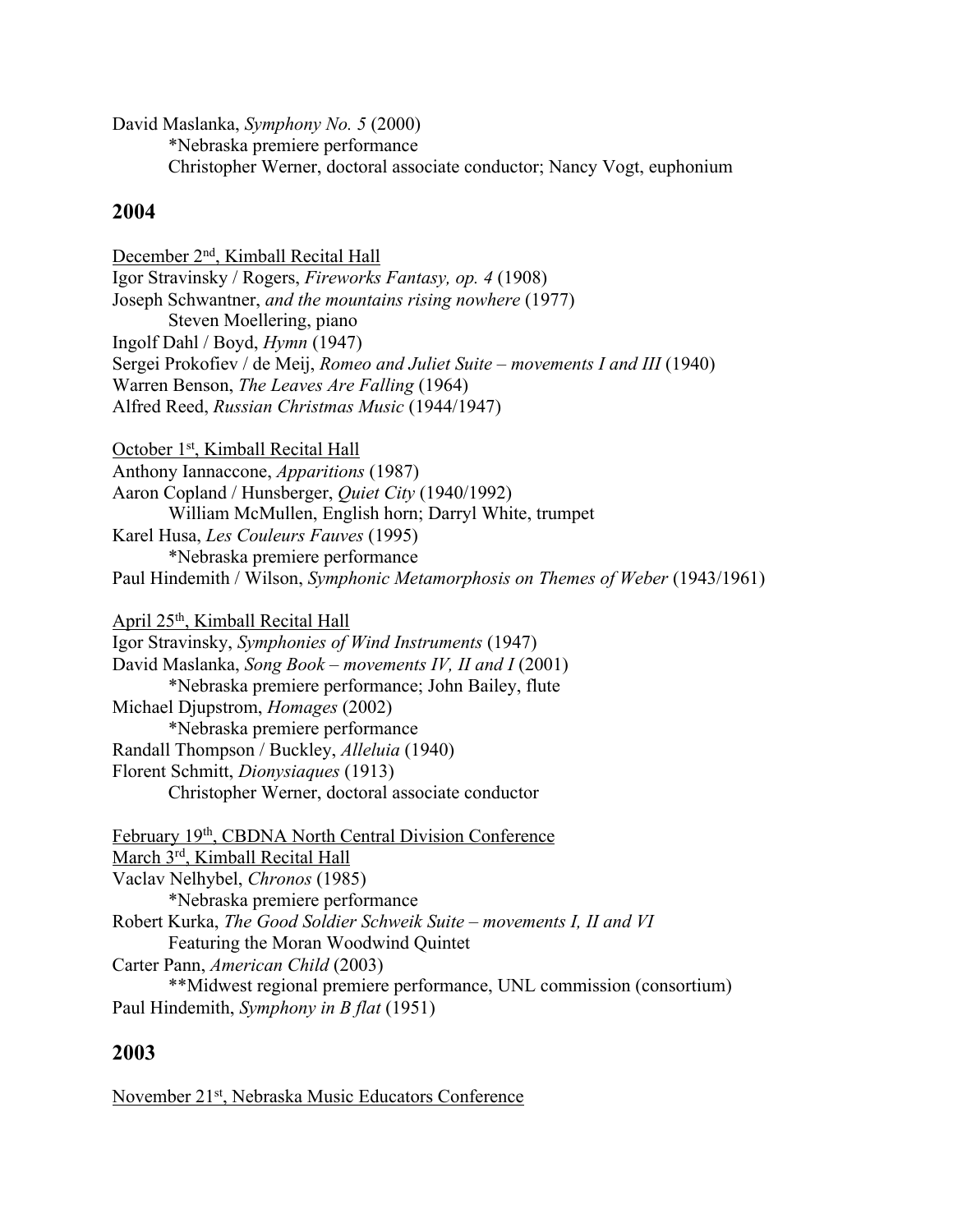Cindy McTee, *Circuits* (1990) Frank Zappa, *Dog Breath Variations / Uncle Meat* (1967) Anthony Falcone, guest conductor Andrew Rindfleisch, *The Light Fantastic – movements II and III* (2001) Ira Hearshen, *Divertimento for Band* (2000) Christopher Werner, doctoral associate conductor

November 19<sup>th</sup>, Kimball Recital Hall Cindy McTee, *Circuits* (1990) Frank Zappa, *Dog Breath Variations / Uncle Meat* (1967) Anthony Falcone, guest conductor Ira Hearshen, *Divertimento for Band* (2000) Christopher Werner, doctoral associate conductor Andrew Rindfleisch, *The Light Fantastic* – entire work (2001) \*Nebraska premiere performance Michael Torke, *Bliss* (2003) \*Nebraska premiere performance, UNL commission (consortium)

October 2nd, Kimball Recital Hall Leslie Bassett, *Designs, Images and Textures* (1966) James Syler, *Storyville* (1996) George Lyford, alto saxophone; Rebecca Sulek, soprano Jere Hutcheson, *Caricatures* (1997) \*Nebraska premiere performance Lewis Buckley, *Bright Colored Dances* (1995)

April 26th, Kimball Recital Hall Dana Wilson, *Piece of Mind* (1988) William Bolcom / Romero, *Song* (2001) \*Nebraska premiere performance Joan Tower, *Fascinating Ribbons* (2000) \*Nebraska premiere performance Christopher Werner, doctoral conducting associate

March 5<sup>th</sup>, Kimball Recital Hall Michael Daugherty, *Niagara Falls* (1997) Morton Gould, *Ballad for Band* (1946) Mark Schultz, *Caweinlair* (2000) \*Nebraska premiere performance; Diane Cawein, clarinet Don Owens, *Concerto for Wind Symphony* (2001) \*Nebraska premiere performance. \*\*Original commission and world premiere performance by C. Barber at University of Wisconsin-La Crosse.

### **2002**

November 19<sup>th</sup>, Kimball Recital Hall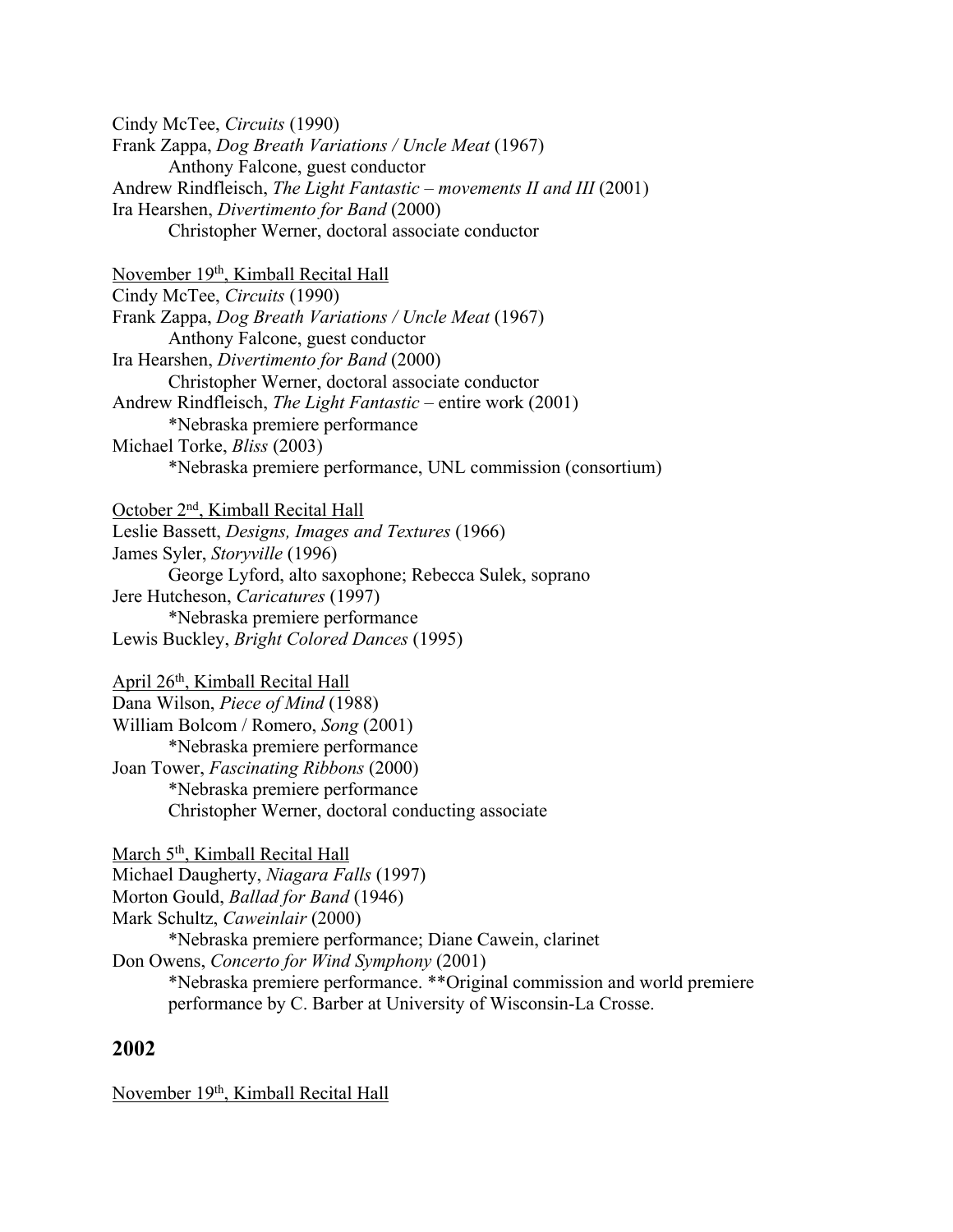Henri Tomasi, *Fanfares Liturgiques* (1952) Pavel Tchesnokov / Houseknecht, *Salvation is Created* (c. 1900) Lt. Commander Lorelei Conrad, guest conductor Leonard Bernstein / Bencriscutto, *"Profanation" from Jeremiah Symphony* (1942/1952) Lt. Commander Lorelei Conrad, guest conductor Arthur Honegger, *King David* (1921) – with University Singers Peter Eklund, conductor October 6, Kimball Recital Hall Richard Wagner / Boyd, *Trauermusik* (1844) Christopher Werner, doctoral associate conductor Karel Husa, *Music for Prague 1968* (1969) Zoltán Kodály / Bainum, *Háry János Suite* (1927) April 27th, Kimball Recital Hall Edward Gregson, *Tuba Concerto* (1984) Todd French, tuba Carolyn Bremer, *Returns of the Day* (2002) \*Nebraska premiere performance, UNL commission (consortium) Anthony Falcone, guest conductor Frank Ticheli, *Cajun Folk Songs II* (1997) Robert Russell Bennett, *Suite of Old American Dances* (1950) Craig Cornish, guest conductor March 8th, Kimball Recital Hall

David Maslanka, *Golden Light* (1990) Lori Falcone, graduate associate conductor Leslie Bassett, *Lullaby for Kirsten* (1985) Jeffrey Hass, *Concerto for Amplified Piano* (2001) \*Nebraska premiere performance; Paul Barnes, piano Virgil Thomson, *A Solemn Music* (1949) Ingolf Dahl, *Sinfonietta* (1960)

March 1<sup>st</sup>, Nebraska State Bandmasters Association Conference David Maslanka, *Golden Light* (1990) Lori Falcone, graduate associate conductor Ingolf Dahl, *Sinfonietta* (1960) Frank Ticheli, *Blue Shades* (1996)

February  $21^{st} - 23^{rd}$ , tour of South Dakota David Maslanka, *Golden Light* (1990) Leslie Bassett, *Lullaby for Kirsten* (1985) Frank Ticheli, *Blue Shades* (1996) Virgil Thomson, *A Solemn Music* (1949) Ingolf Dahl, *Sinfonietta* (1960)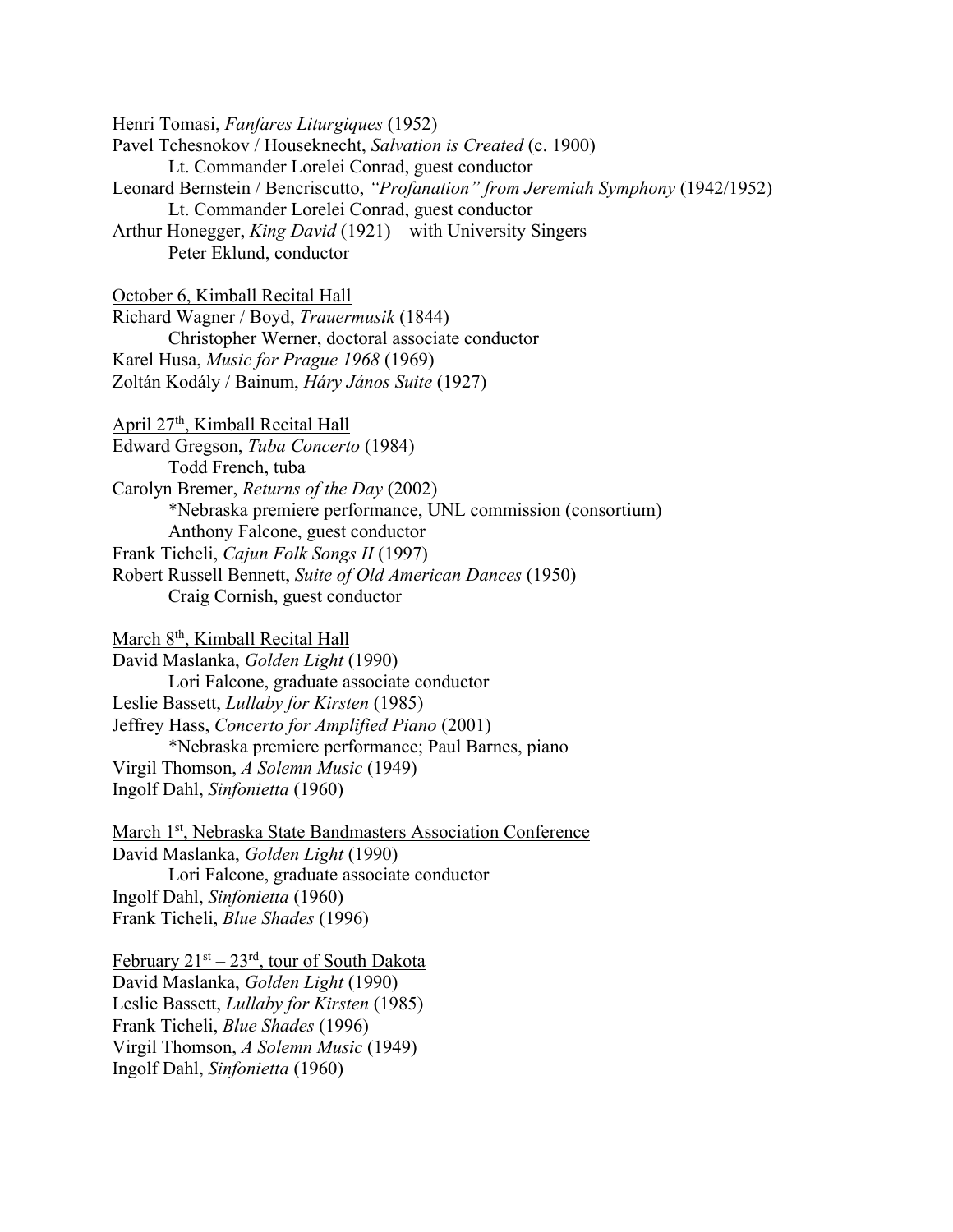### **2001**

November 13<sup>th</sup>, Kimball Recital Hall Walter Piston, *Tunbridge Fair* (1951) Samuel Barber, *Mutations from Bach* (1968) J.S. Bach / Holst, *Fugue a la Gigue* (1929) Frank Ticheli, *Postcard* (1991) Gustav Holst, *Hammersmith: Prelude and Scherzo* (1930) Roger Cichy, *Divertimento for Winds and Percussion* (1994)

October 14<sup>th</sup>, Kimball Recital Hall Karel Husa, *Smetana Fanfare* (1984) Arturo Márquez / Boysen, *Danzón* (1993) \*Nebraska premiere performance W.A. Mozart, *Serenade in C minor, K. 388/384a* (1782) John Harbison, *Three City Blocks* (1991) \*Nebraska premiere performance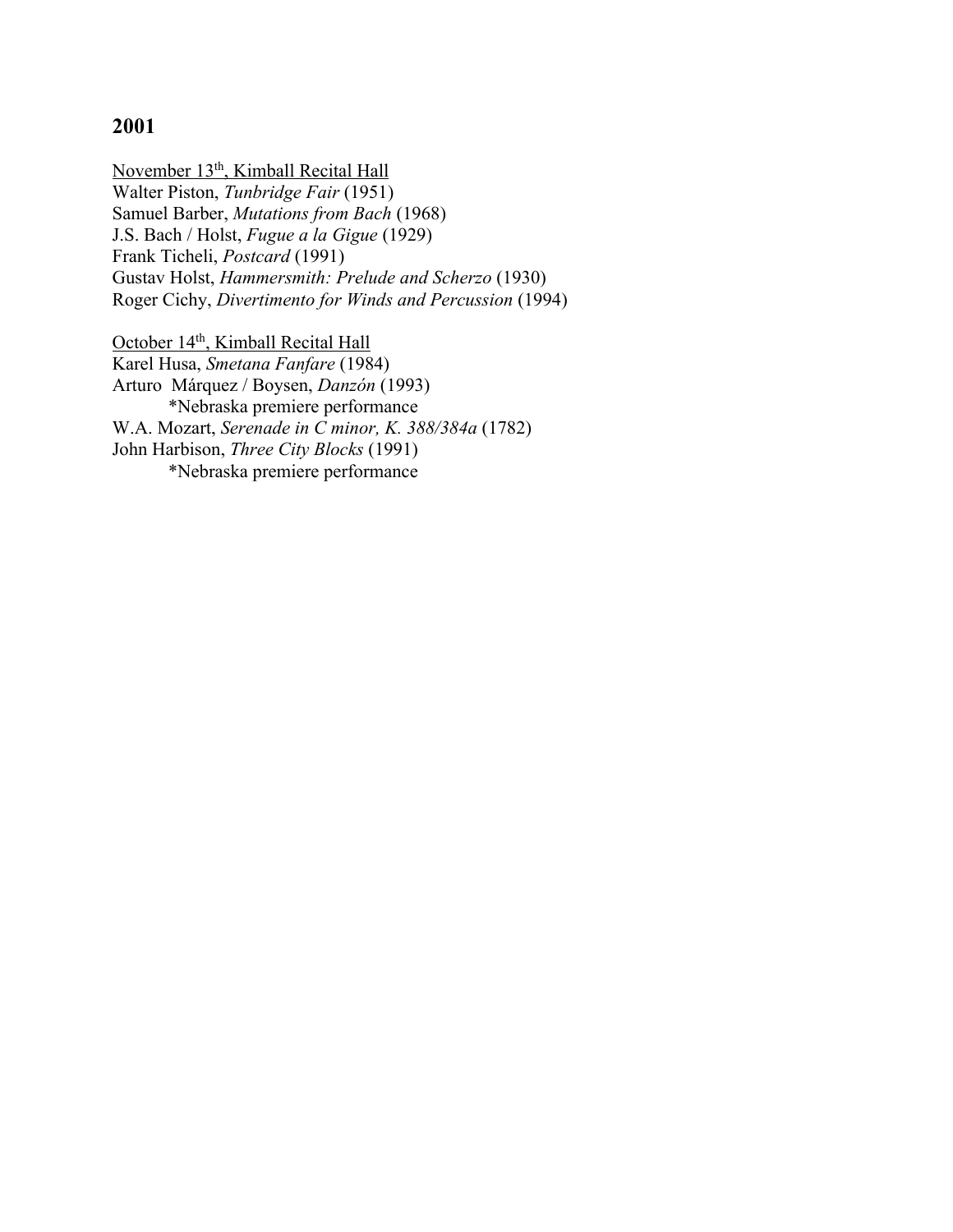## **UNL Winter Festival for Winds and Percussion**

### **2020**

High School Honor Band Malcolm Arnold, trans. Paynter, *Sarabande and Polka* (1956/1983) George Gershwin, arr. Krance, *Second Prelude* (1927/1965) John Philip Sousa, *Easter Monday on the White House Lawn* (1928/2000)

UNL Wind Ensemble Malcolm Arnold, trans. Krauklis, *Three Shanties* (1943/1989) Aaron Copland, arr. Patterson, *Down a Country Lane* (1962/1991) Leonard Bernstein, arr. Rickets, *Wrong Note Rag* (1953/2005)

Festival (Combined) Symphonic Band Aaron Copland, *An Outdoor Overture* (1938/1941) Roger Cichy, *Divertimento for Winds and Percussion* (1994)

### **2019**

*[Spring semester sabbatical – Newell Scholar at Georgia College]*

### **2018**

High School Honor Band Gustav Holst, *Suite in E-flat* (1909) Dan Forrest, *A Basque Lullaby* (2009) Alfred Sadel & Terig Tucci, *Lola Flores* (1966)

UNL Wind Ensemble Robert Russell Bennett, *Suite of Old American Dances* (1949)

Festival (Combined) Symphonic Band Florent Schmitt, *Sélamlik* (1906) Jaromir Weinberger, arr. Bainum, *Polka and Fugue from "Schwanda"* (1934/1961)

### **2017**

High School Honor Band Vaclav Nelhybel, *Festivo* (1968) Donald Grantham, *Spangled Heavens* (2010) David Wallace Reeves, 2nd *Connecticut Regiment March* (1880)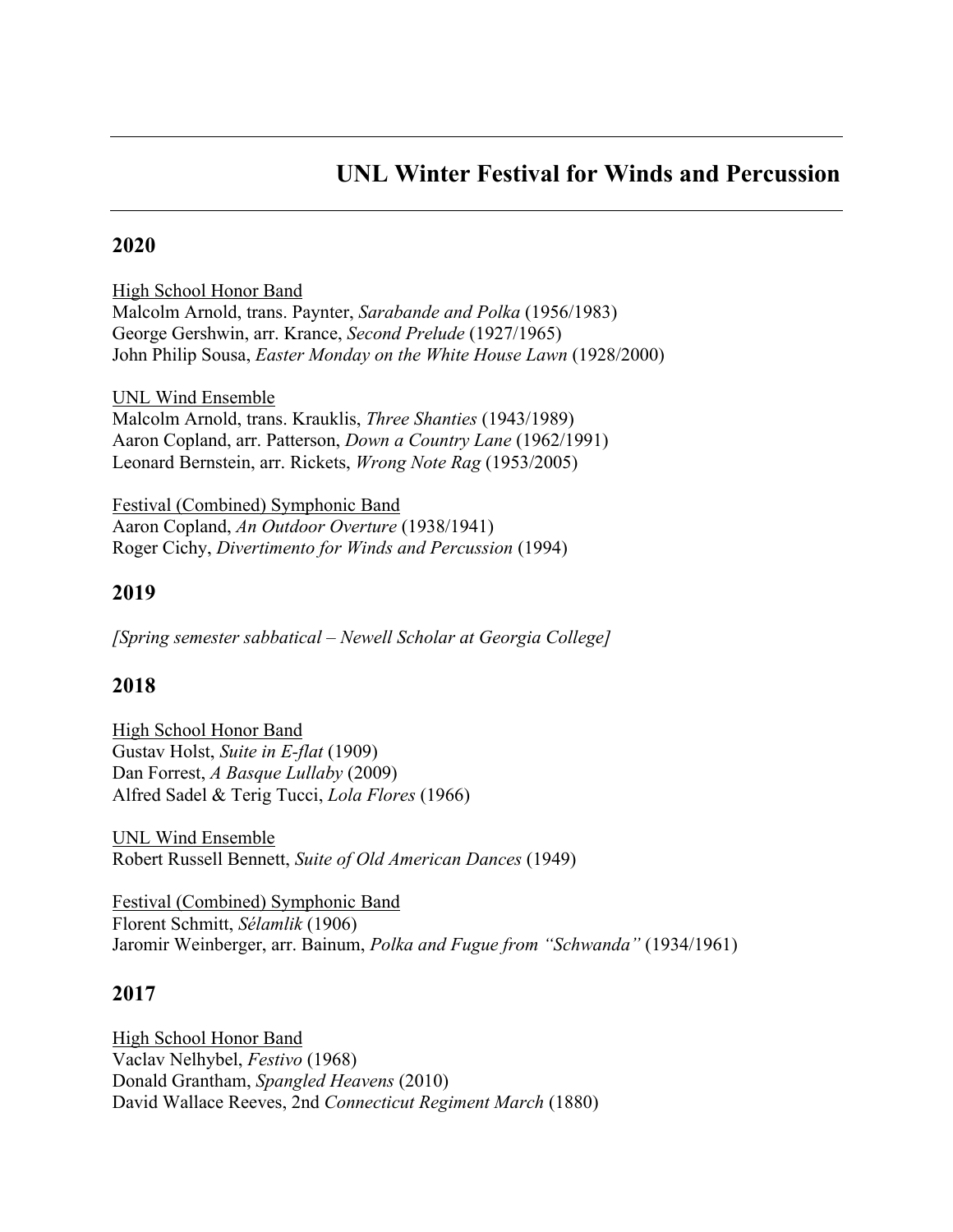UNL Wind Ensemble Samuel Barber, *Commando March* (1943) Karel Husa, orch. Boyd, *Divertimento* (1958/1974)

Festival (Combined) Symphonic Band Morton Gould, arr. Lang, *American Salute* (1942) Howard Hanson, *Triumphal Ode, Op. 11* (1918) Julius Fucik, *Florentiner March* (1907)

### **2016**

High School Honor Band Frank Ticheli, *Sun Dance* (1997) Nolan Schmit, *Steampunk* (2015) Steven Bryant, *Dusk* (2004) Jay Gilbert, *Suite Divertimento* (1996)

UNL Wind Ensemble Morton Gould, *Ballad for Band* (1947) Malcolm Arnold / Singerling, *Little Suite No. 2* (1961)

Festival (Combined) Symphonic Band Ralph Vaughan Williams / Daehn, *The Running Set* (1933) Eric Whitacre, *October* (2000) J.S Bach / Holst, *Fugue a la Gigue* (1928)

### **2015**

High School Honor Band Percy Grainger, *Children's March "Over the Hills and Far Away"* (1919) Percy Grainger / Bainum, *Australian Up-Country Tune* (1905/1967) Franco Cesarini, *Greek Folk Song Suite* (2010)

UNL Wind Ensemble Percy Grainger, *Colonial Song* (1928) Frank Ticheli, *Blue Shades* (1997)

Festival (Combined) Symphonic Band Leonard Bernstein / Beeler, *Overture to "Candide"* (1955/1960) Dmitri Shostakovich / Bocook, *Finale from Symphony No. 5* (1937/2014)

### **2014**

High School Honor Band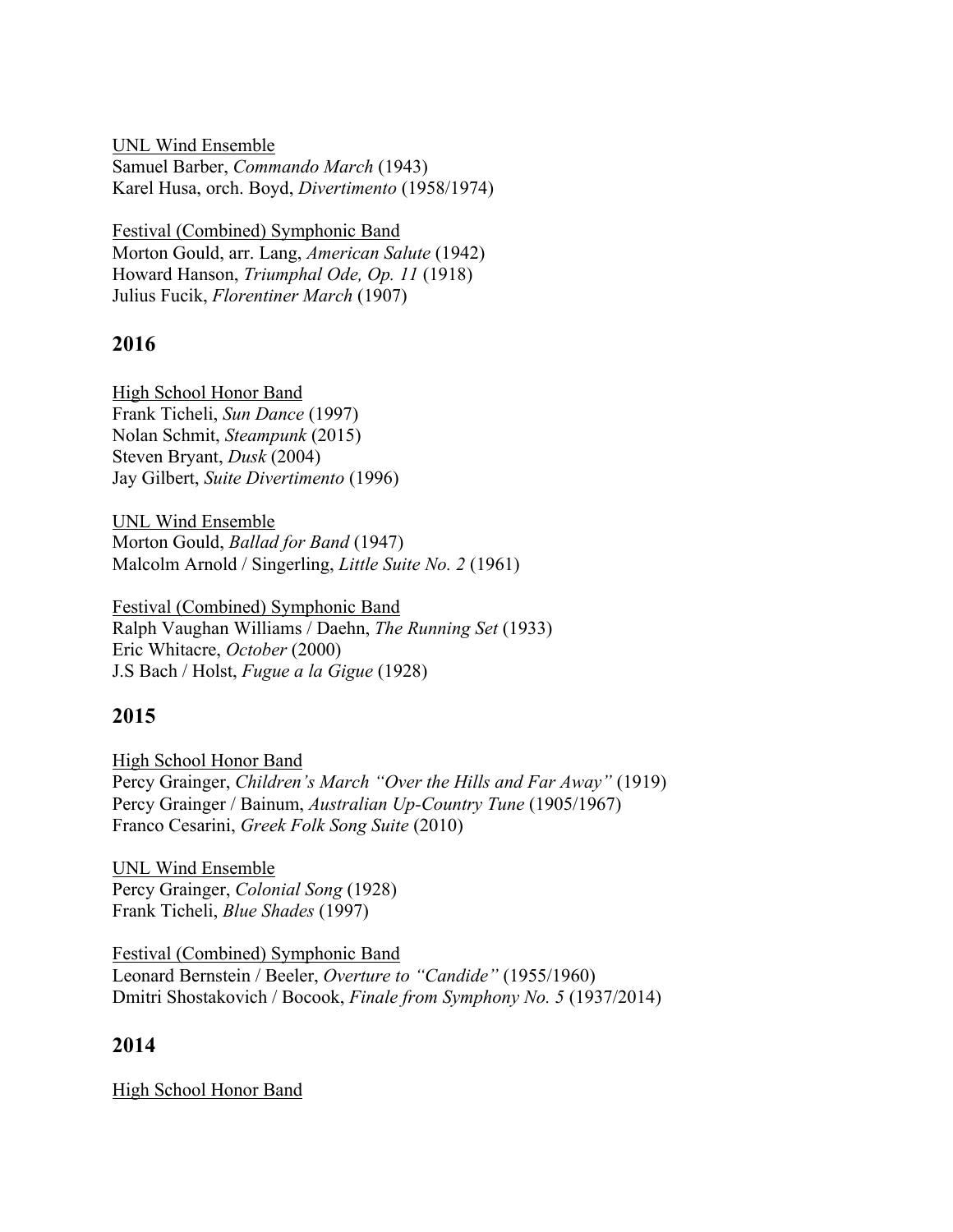Joseph Curiale, *Double Happiness* (1997) John Mackey, *Sheltering Sky* (2012) Robert Russell Bennett, *Down to the Sea in Ships* (1969)

UNL Wind Ensemble Aaron Copland, *Outdoor Overture* (1938/1941) Ralph Vaughan Williams, *Sea Songs* (1923)

Festival (Combined) Symphonic Band Richard Rodgers / Bennett, *Victory at Sea* (1954) John Williams / Curnow, *The Cowboys* (1972/1986)

### **2013**

High School Honor Band Fergal Carroll, *Winter Dances* (2002) William Latham, *Break Forth, O Beauteous Heavenly Light* (1641/1956) C.L. Barnhouse, *Harmony Heaven* (1921)

UNL Wind Ensemble Roger Zare, *Mare Tranquillitatis* (2012) \*Nebraska premiere performance, UNL commission (consortium) Gordon Jacob, *Flag of Stars* (1954)

Festival (Combined) Symphonic Band John Philip Sousa, *Transit of Venus* (1883) Alfred Reed, *Russian Christmas Music* (1969)

### **2012**

High School Honor Band Gordon Jacob, *An Original Suite* (1924) William Grant Still, *Folk Suite* (1963)

UNL Wind Ensemble John Philip Sousa, *Easter Monday on the White House Lawn* (1928) Eric Whitacre, *Lux Aurumque* (2005) Carter Pann, *Richard and Renée* – mvt. 2 only (2009)

Festival (Combined) Symphonic Band G. Rossini, O. Respighi, et al. *La Boutique Fantasque* (1918) Hector Berlioz, *Grand Symphonie Funèbre et Triomphale* – mvt. 3 only (1840)

### **2011**

High School Honor Band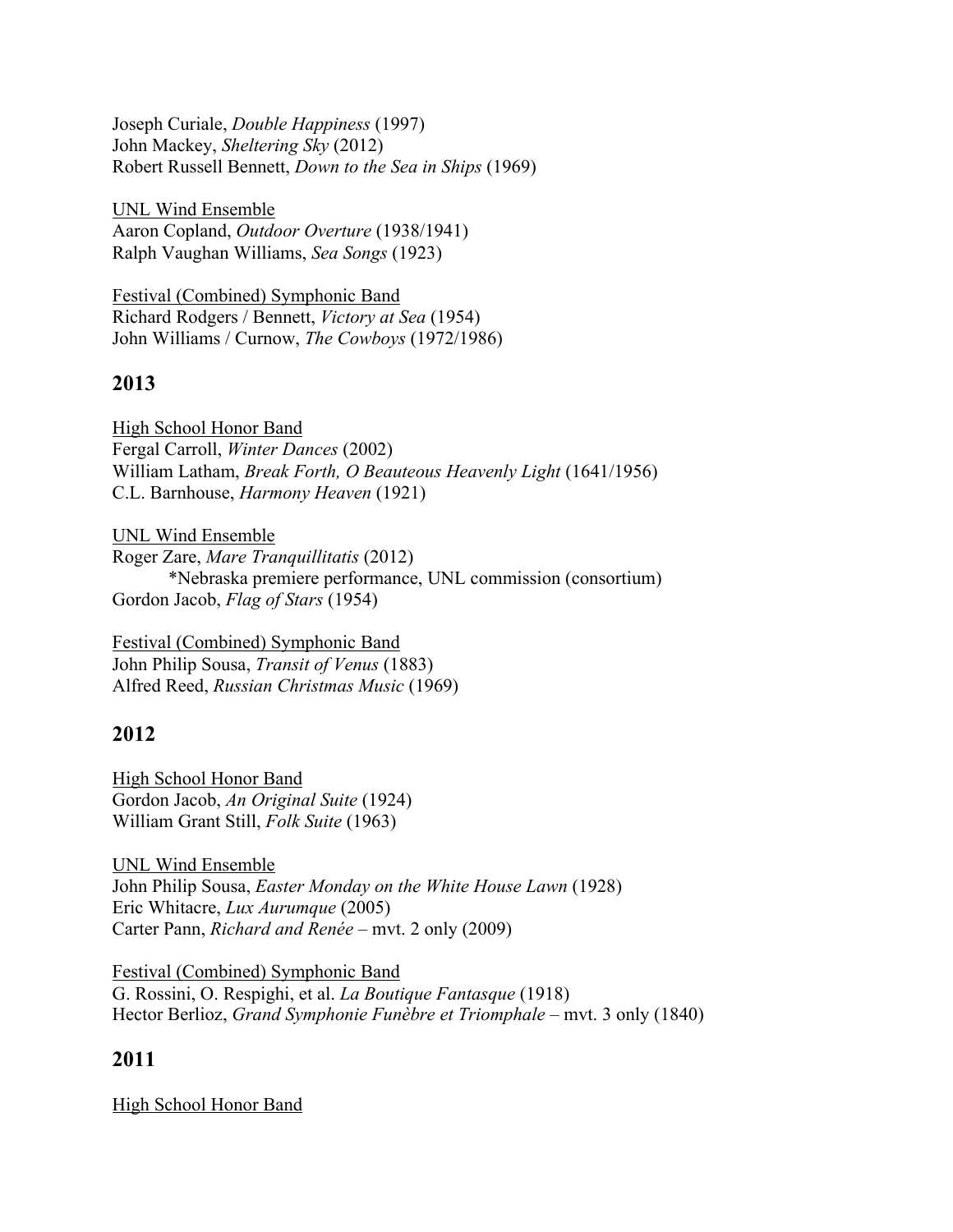Frank Ticheli, *Sun Dance* (1997) Randall Thompson / Buckley, *Alleluia* (1940/1993) Dmitri Shostakovich / de Meij, *Jazz Suite No. 2* (1938)

UNL Wind Ensemble Adam Gorb, *A Little Tango Music* (2007) Charles Lecocq / Mohaupt, *Mademoiselle Angot Ballet Suite* (1872/1958)

Festival (Combined) Symphonic Band Johan Halvorsen, *Entry March of the Boyars* (1895/1990) Vasily Kalinokov / Bainum, *Finale from Symphony No. 1* (1895/1958)

### **2010**

High School Honor Band Claude T. Smith, *Symphonic March on an English Hymn Tune* (1985) Steven Bryant, *The Marbled Midnight Mile* (2009) Kimberly Archer, *Moorscape* (2009)

UNL Wind Ensemble Malcolm Arnold / Paynter, *Tam O'Shanter* (1991) Norman Dello Joio, *Variants on a Medieval Tune* (1963)

Festival (Combined) Symphonic Band Samuel Barber, *Commando March* (1944) Ottorino Respighi, *Huntingtower Ballad* (1932) Vaclav Nelhybel, *Trittico* (1965)

#### **2009**

High School Honor Band Hector Berlioz / Gordon, *Rakoczy March* (1846/1978) Norman Dello Joio, *Fantasies on a Theme by Haydn* (1968)

UNL Wind Ensemble Franz Liszt / Moses-Tobani, *Hungarian Rhapsody No. 2* (1846/1924) Paul Hindemith / Wilson, *March from "Symphonic Metamorphosis"* (1943/1945)

Festival (Combined) Symphonic Band Zoltan Kodaly / Bainum, *Hary Janos Suite* (1926/1978)

### **2008**

High School Honor Band Ralph Vaughan Williams, *Flourish* (1939) Jan Van der Roost, *Puszta* (1988)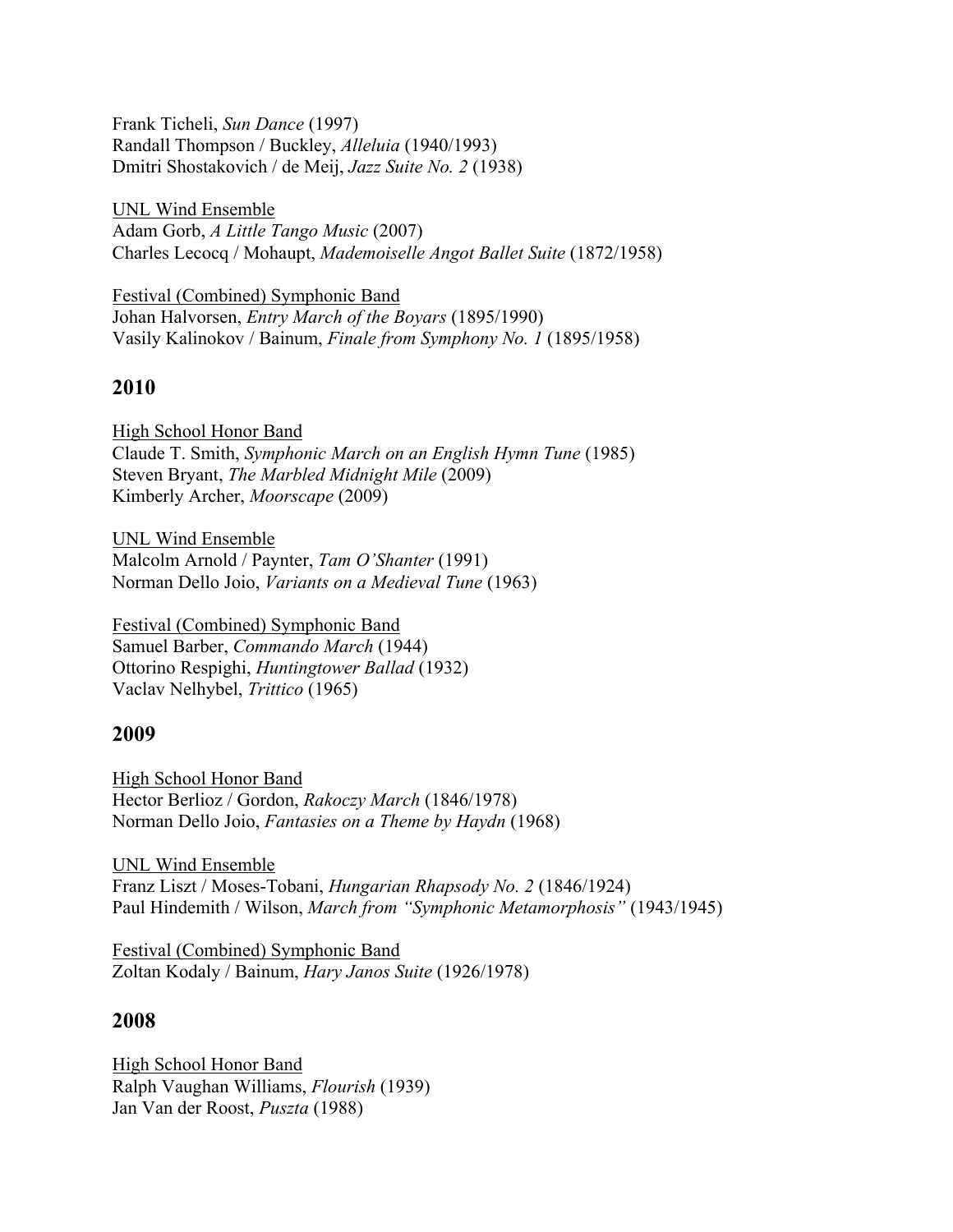Percy Grainger, *The Sussex Mummers' Christmas Carol* (1911) Abby Rahn, conductor Shelley Hanson, *Albanian Dance* (2005)

UNL Wind Ensemble Leonard Bernstein / Beeler, *Overture to "Candide"* (1955/1960) Joaquin Turina / Krance, *Five Miniatures* (1930/1959) Leonard Bernstein / Bencriscutto, *Profanation from "Jeremiah"* (1943/1995) Anthony Falcone, conductor

Festival (Combined) Symphonic Band Dmitri Kabalevsky / Beeler, *Colas Bruegnon Overture* (1938/1967) Howard Hanson / Maddy, *Symphony No. 1 "Nordic," movement two* (1923) Douglas Bush, conductor Jaromir Weinberger / Bainum, *Polka and Fugue from "Schwanda"* (1934/1961)

### **2007**

High School Honor Band Bedrich Smetana / Nelhybel, *March of the Revolutionary Guard* (1969) Haydn Wood, *Mannin Veen* (1933) Dmitri Shostakovich / Reynolds, *Folk Dances* (1979)

UNL Wind Ensemble Percy Grainger, *Colonial Song* (1928) Percy Grainger, *Gum-Suckers March* (1942) Richard Wagner / Cailliet, *Elsa's Procession to the Cathedral* (1848/1938)

Festival (Combined) Symphonic Band Joaquin Turina / Reed, *La Procession du Rocio, op. 9* (1913) Richard Wagner / Schaefer, *Huldigungsmarsch* (1872)

### **2006**

High School Honor Band Malcolm Arnold / Paynter, *Prelude, Siciliano and Rondo* (1979) Douglas Bush, conductor Fisher Tull, *Sketches on a Tudor Psalm* (1971) Percy Grainger, *Shepherd's Hey* (1918)

UNL Wind Ensemble Percy Grainger, *Spoon River* (1919) William Bolcom / Romero, *Song* (2001) Peter Tchaikovsky / Cramer, *Dance of the Jesters* (1873)

Festival (Combined) Symphonic Band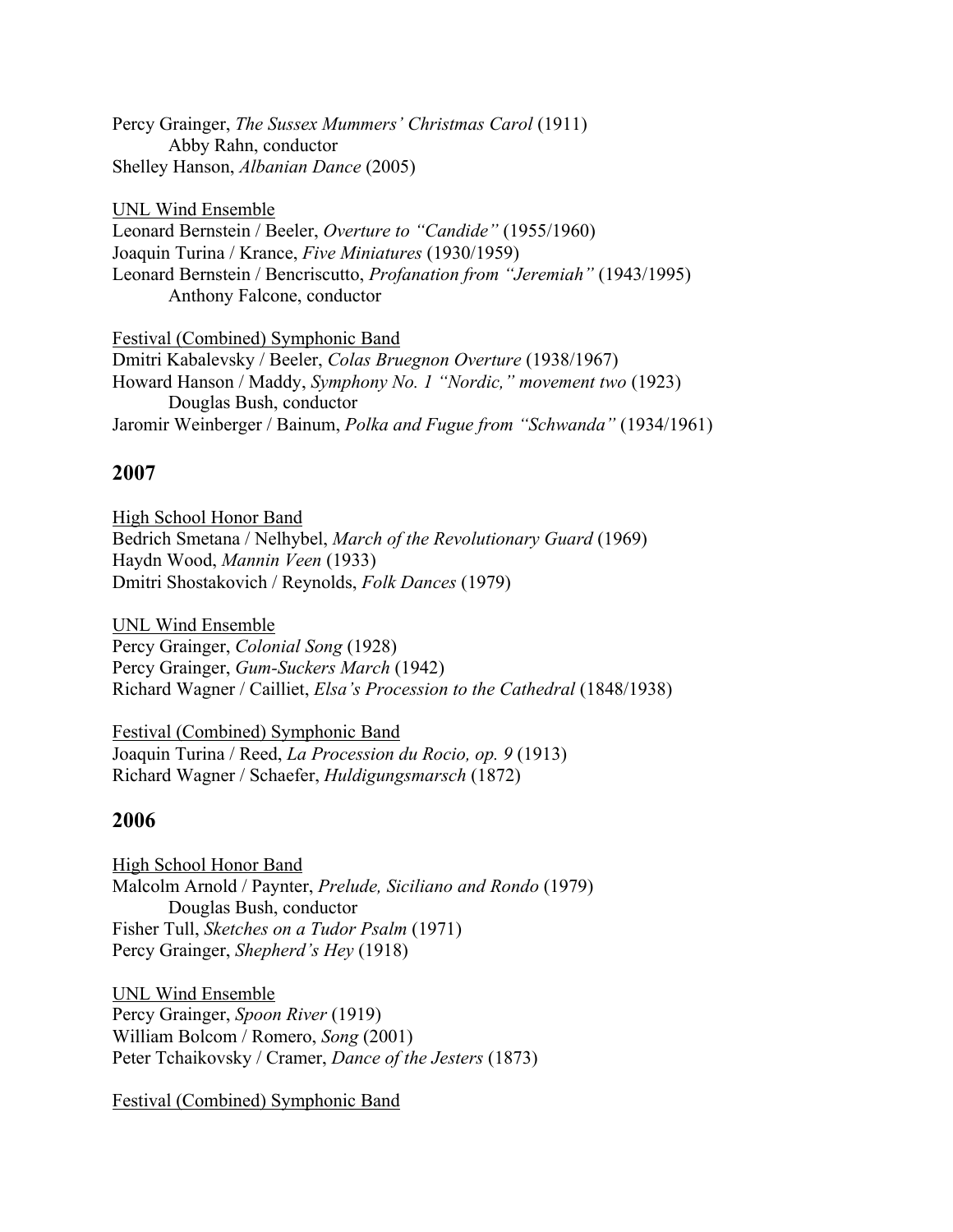Davide Delle Cese, *L'Inglesina – The Little English Girl* (1897) Anthony Falcone, conductor Ottorino Resphighi / Duker, *The Pines of Rome* (1924)

### **2005**

High School Honor Band Karl King, *The Melody Shop* (1910) Mark Camphouse, *Whatsoever Things* (1996) John Barnes Chance, *Incantation and Dance* (1964) Anthony Falcone, conductor

UNL Wind Ensemble Percy Grainger, *Lincolnshire Posy* (1937)

Festival (Combined) Symphonic Band Dmitri Shostakovich / Hunsberger, *Festive Overture, op. 96* (1954/1955) Ira Hearshen, *Symphony on Themes of John Philip Sousa – movement II* (1993) John Philip Sousa, *The Thunderer* (1889)

### **2004**

High School Honor Band Malcolm Arnold / Paynter, *Four Scottish Dances* (1957/1978) Fisher Tull, *The Final Covenant* (1979)

UNL Wind Ensemble Dan Welcher, *Songs Without Words* (2000) Henry Fillmore, *The Circus Bee* (1908)

Festival (Combined) Symphonic Band Percy Grainger, *Children's March "Over the Hills and Far Away"* (1919) Anthony Falcone, conductor Morten Lauridsen / Reynolds, *O Magnum Mysterium* (1994/2003) Leonard Bernstein / Grundman, *Slava!* (1977)

### **2003**

High School Honor Band William Schuman, *Chester* (1956) Derek Bourgeois, *Serenade, op. 22c* (1965) Anthony Falcone, conductor Guy Woolfenden, *Gallimaufry* (1983)

UNL Wind Ensemble Malcolm Arnold / Krauklis, *Three Shanties* (1943/1989)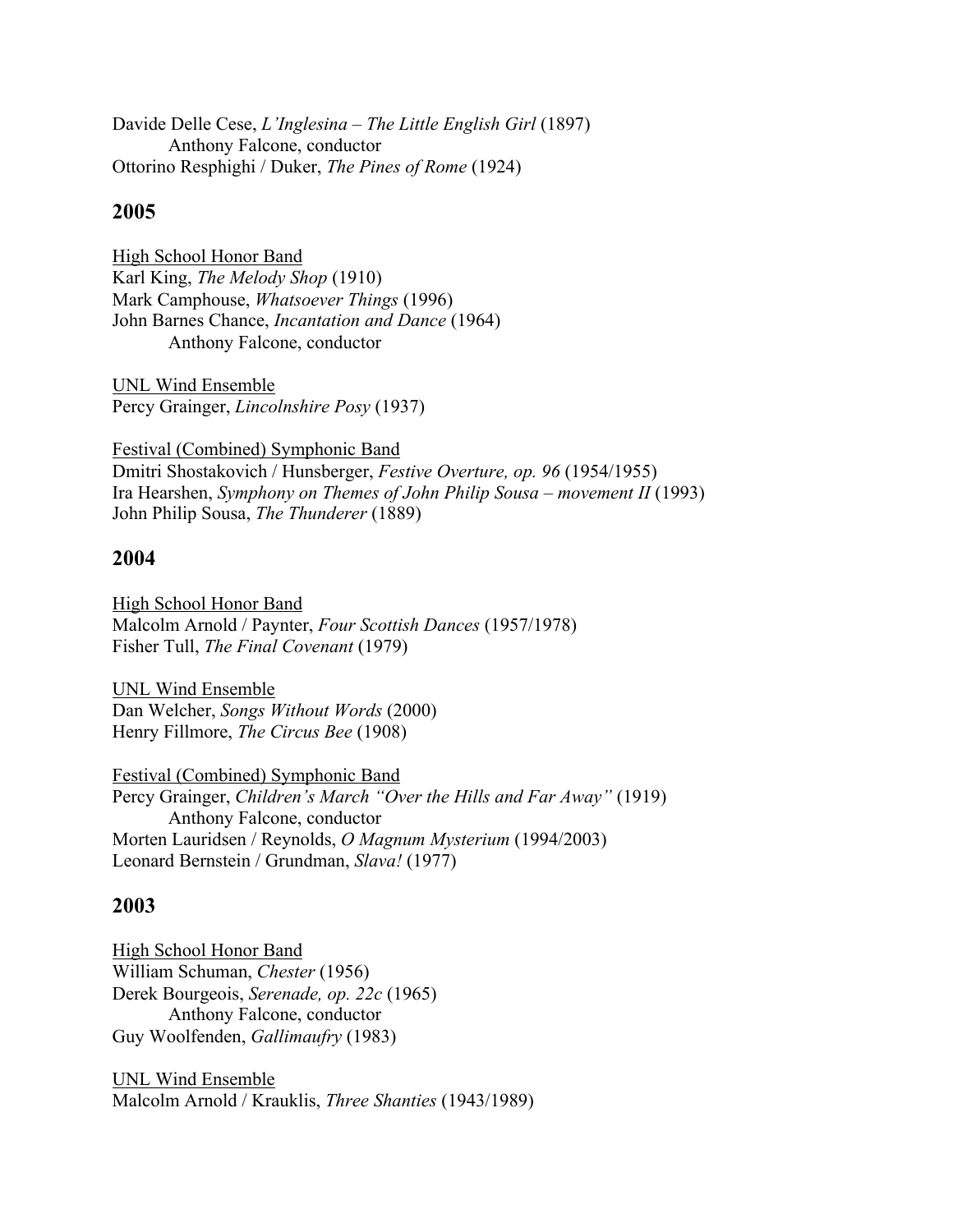\*Nebraska premiere performance Charles Lecocq / Mohaupt, *Mademoiselle Angot* (1958)

Festival (Combined) Symphonic Band Eric Whitacre, *October* (2000) Paul Hindemith / Wilson, *March from "Symphonic Metamorphosis"* (1943/1945)

#### **2002**

High School Honor Band Frank Ticheli, *Sun Dance* (1997) Johannes Brahms / Buehlman, *Blessed Are They* (1867/1970) Jeff Krauklis, *Reflections on Hmong Folk Music* (1995) \*Nebraska premiere performance

UNL Wind Ensemble Walter Piston, *Tunbridge Fair* (1951) Douglas Bush, guest conductor Roger Cichy, *Divertimento for Winds and Percussion* (1994)

Festival (Combined) Symphonic Band

Malcolm Arnold / Woodfield, *The Padstow Lifeboat* (1967) Percy Grainger / Bainum, *Australian Up-Country Tune* (1970) Jaromir Weinberger / Bainum, *"Polka and Fugue" from Schwanda* (1928)

### **On-campus guest conducting engagements**

#### **2013**

December 11<sup>th</sup>, Kimball Recital Hall [Symphonic Band] Percy Grainger / Sousa, *Country Gardens* (1918/1923) Kai Hong Yeung, doctoral associate conductor Ira Hearshen, *Danish Bouquet* (2006) Percy Grainger, *Country Gardens* (1953) Kai Hong Yeung, doctoral associate conductor Percy Grainger, *Faeroe Island Dance* (1946)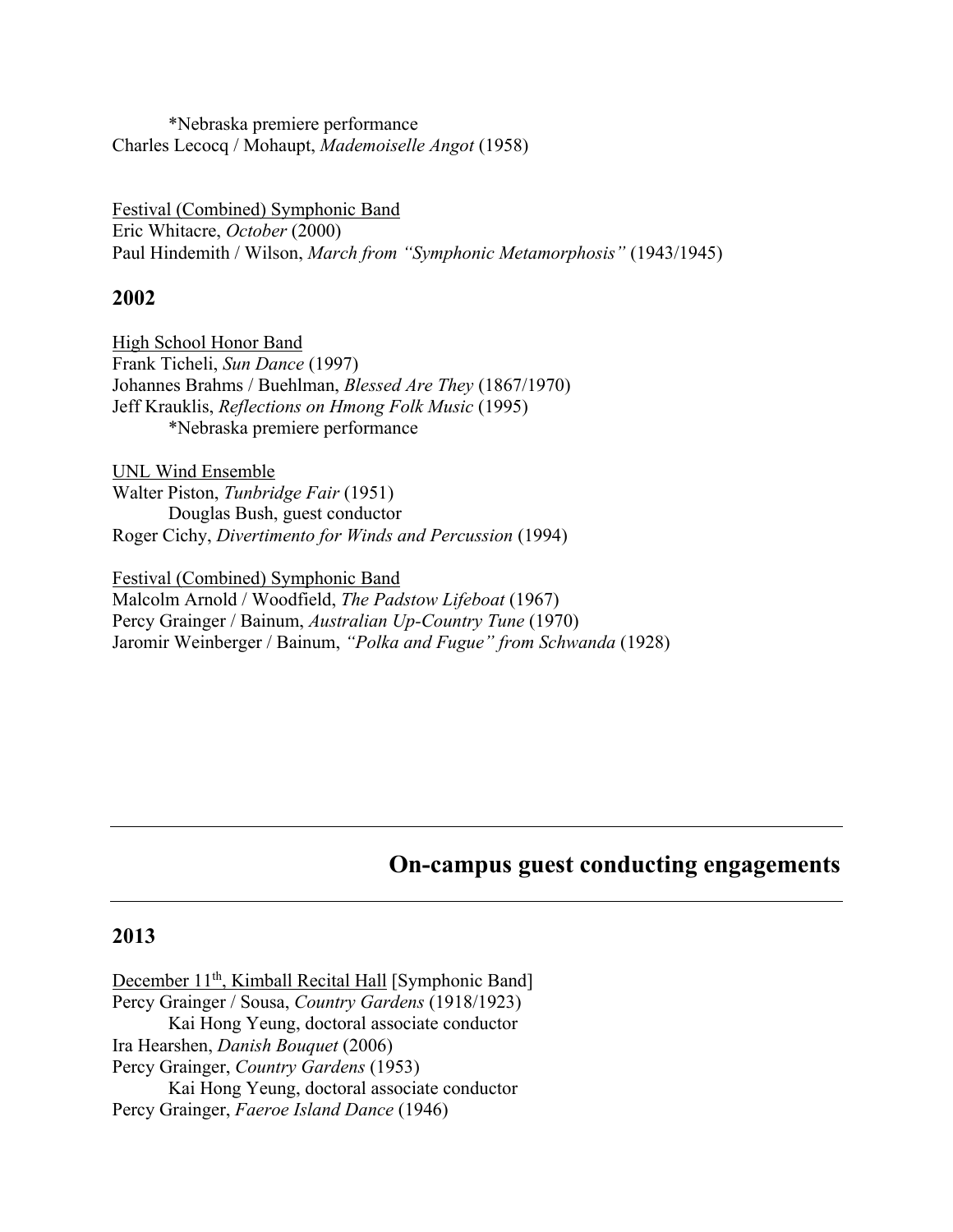Jess Turner, *Rumpelstilzchen: A Fairy Tale* (2010) \*Nebraska premiere performance Søren Hyldgaard, *Tivoli Festival Overture* (2009) Johannes Hanssen, *Valdres* (1904)

### **2012**

April 25<sup>th</sup>, Kimball Recital Hall [Symphonic Band] Alessandro Stradella / Fraschillo, *Aria di Chiesa: Pietà Signore* (1840/2008)

### **2010**

December 1<sup>st</sup>, Kimball Recital Hall [Symphonic Band] Daniel Bukvich, *Hymn of St. Francis* (1993)

### **2009**

April 23rd, Kimball Recital Hall [Campus Band] Karl King, *The Purple Pageant* (1933)

### **2008**

May 2<sup>nd</sup>, Kimball Recital Hall [Symphonic Band] Malcolm Arnold / Paynter, *Four Scottish Dances* (1957/1978)

### **2007**

April 22nd, Kimball Recital Hall [Symphonic Band] April 14th, Lincoln Scottish Rite Temple Arthur Sullivan / Duthoit, *Pineapple Poll* (1951/1952)

April 10<sup>th</sup>, Kimball Recital Hall [Campus Band] Robert Spittal, *Pacem* (2004)

#### **2006**

April 28th, Kimball Recital Hall [University Symphony Orchestra] David Bernard-Stevens, *Symphony – movement I* (2006) \*\*World premiere performance Modeste Moussorgsky / Ravel, *Tableaux d'une Exposition* (1874/1922)

### **2005**

December 6<sup>th</sup>, Kimball Recital Hall [Symphonic Band]